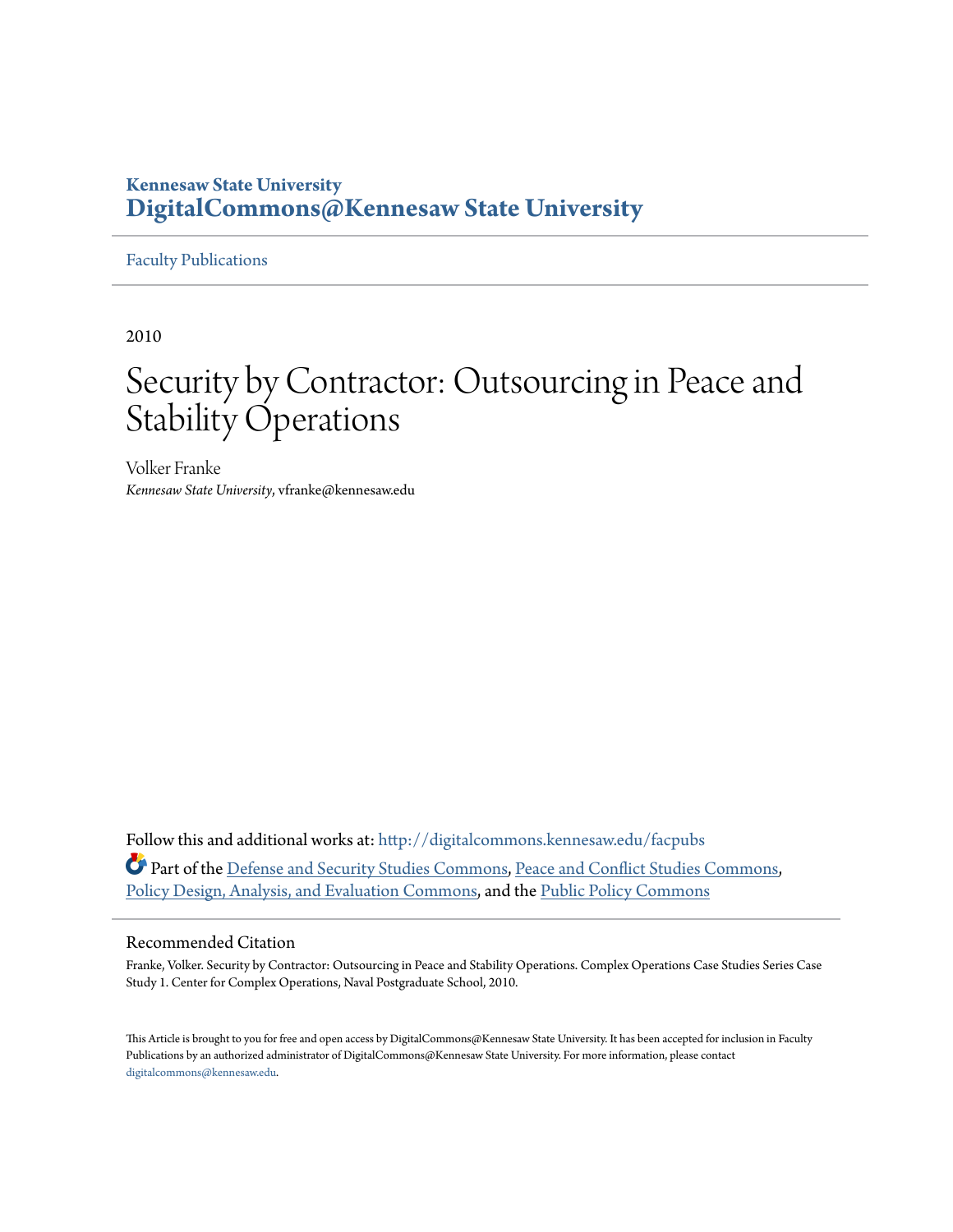

CASE STUDY NO. 1 COMPLEX OPERATIONS CASE STUDIES SERIES

## **Security by Contractor: Outsourcing in Peace and Stability Operations**

Volker Franke Department of Political Science & International Affairs Kennesaw State University

> KAREN GUTTIERI SERIES EDITOR Naval Postgraduate School

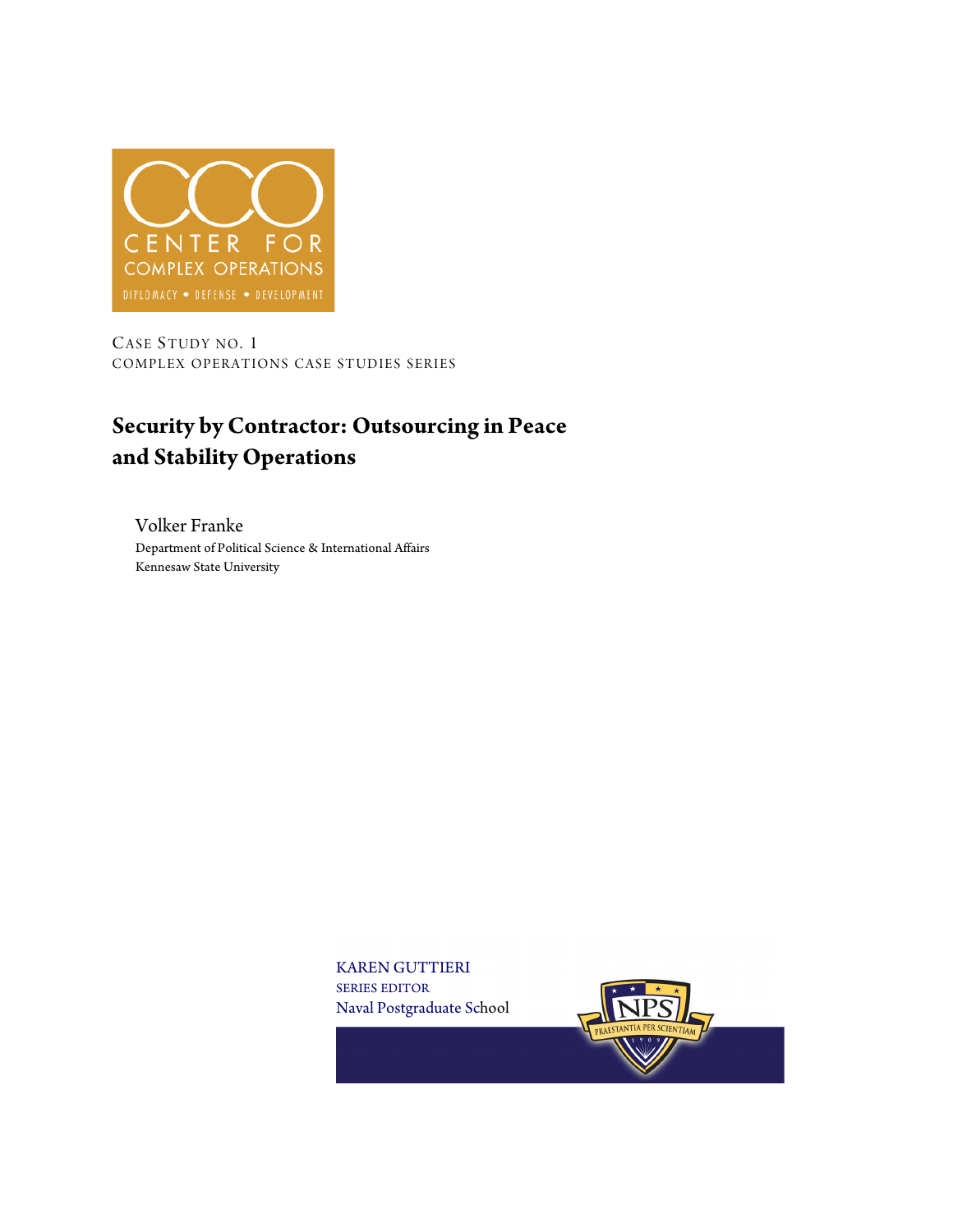#### COMPLEX OPERATIONS CASE STUDIES SERIES

Complex operations encompass stability, security, transition and reconstruction, and counterinsurgency operations and operations consisting of irregular warfare (United States Public Law No 417, 2008). Stability operations frameworks engage many disciplines to achieve their goals, including establishment of safe and secure environments, the rule of law, social wellbeing, stable governance, and sustainable economy. A comprehensive approach to complex operations involves many elements—governmental and nongovernmental, public and private—of the international community or a "whole of community" effort, as well as engagement by many different components of government agencies, or a "whole of government" approach. Taking note of these requirements, a number of studies called for incentives to grow the field of capable scholars and practitioners, and the development of resources for educators, students and practitioners. A 2008 United States Institute of Peace study titled "Sharing the Space" specifically noted the need for case studies and lessons. Gabriel Marcella and Stephen Fought argued for a case-based approach to teaching complex operations in the pages of *[Joint Forces Quarterly](http://www.ndu.edu/inss/Press/jfq_pages/editions/i52/12.pdf)*, noting "Case studies force students *into* the problem; they put a face on history and bring life to theory." We developed this series of complex operations teaching case studies to address this need. In this process, we aim to promote research and to strengthen relationships among civilian and military researchers and practitioners.

The [Center for Complex Operations](http://ccoportal.org/) (CCO) emphasizes the importance of a whole of government approach to complex operations and provides a forum for a community of practice and plays a number of roles in the production and distribution of learning about complex operations, including supporting the compilations of lessons and practices.

Dr. Karen Guttieri at the [Naval Postgraduate School](http://www.nps.edu) provided the research direction and overall leadership for this project.

Center for Complex Operations, National Defense University, Washington, DC 20319. © 2010 by National Defense University. All rights reserved. Published 2010.

Note: The views expressed in this report do not necessarily reflect the views of the U.S. government or National Defense University. Material in this case study may be used with approriate citation.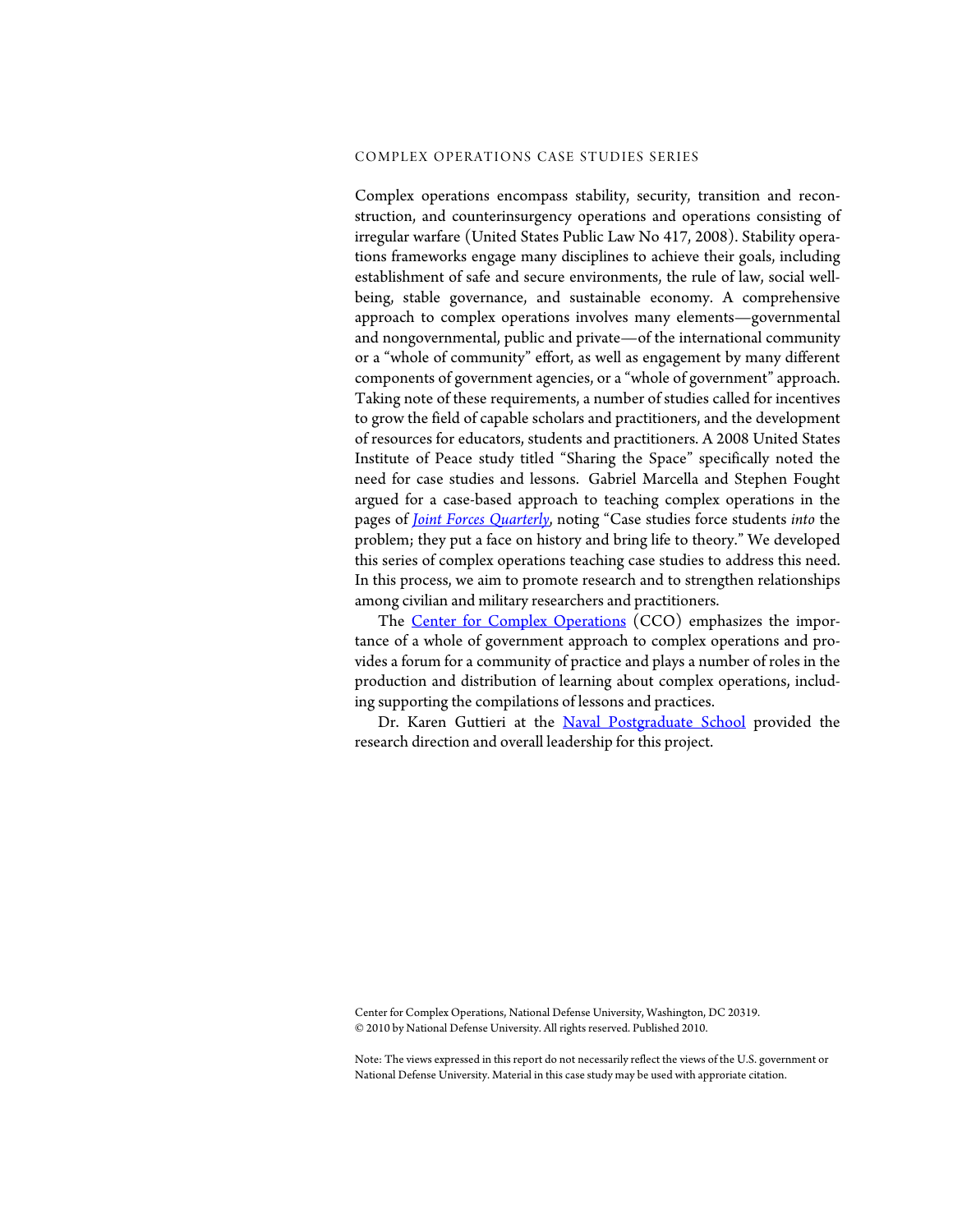CASE STUDY NO. 1 COMPLEX OPERATIONS CASE STUDIES SERIES

## **Security by Contractor: Outsourcing in Peace and Stability Operations**

Volker Franke Department of Political Science & International Affairs Kennesaw State University

*I have never yet found a contractor who, if not watched, would not leave the government holding the bag.*

Senator Harry S. Truman, 1941

*Any military that intends to be relevant beyond its national borders will be working with the private sector.*

> Doug Brooks, President International Peace Operations Association, 2008

#### **INTRODUCTION**

September 16, 2007, approximately 12:08 p.m., Nisour Square, Baghdad City. The white Kia sedan had finally come to a complete stop, its chassis riddled with bullet holes. Its occupants, an Iraqi medical student and his physician mother, had both been killed in a barrage of gunfire. The chaos had begun just fifteen minutes before, with the nearby detonation of a bomb while a heavily armed convoy was rushing American VIPs through the crowded streets of the Iraqi capital. When the shooting stopped, seventeen Iraqis were dead and many more wounded. Were these just more unfortunate casualties of the Iraq War? Was this business as usual in the hot zone of a complex and dangerous occupation? Or did something go really wrong here?

What complicates the scenario further is the fact that the shooters were employees of Blackwater Worldwide, a North Carolina-based private security company. Blackwater had been operating in Iraq since the summer of 2003 after receiving a \$27 million no-bid contract to provide security for Ambassador J. Paul Bremer, then head of the Coalition Provisional Authority (CPA).<sup>1</sup> The Iraq War was a watershed event for a rapidly growing private security industry that today populates and defines postwar stabilization and reconstruction efforts. At the time of this writing, there are nearly two hundred thousand individuals working on contract in Iraq—considerably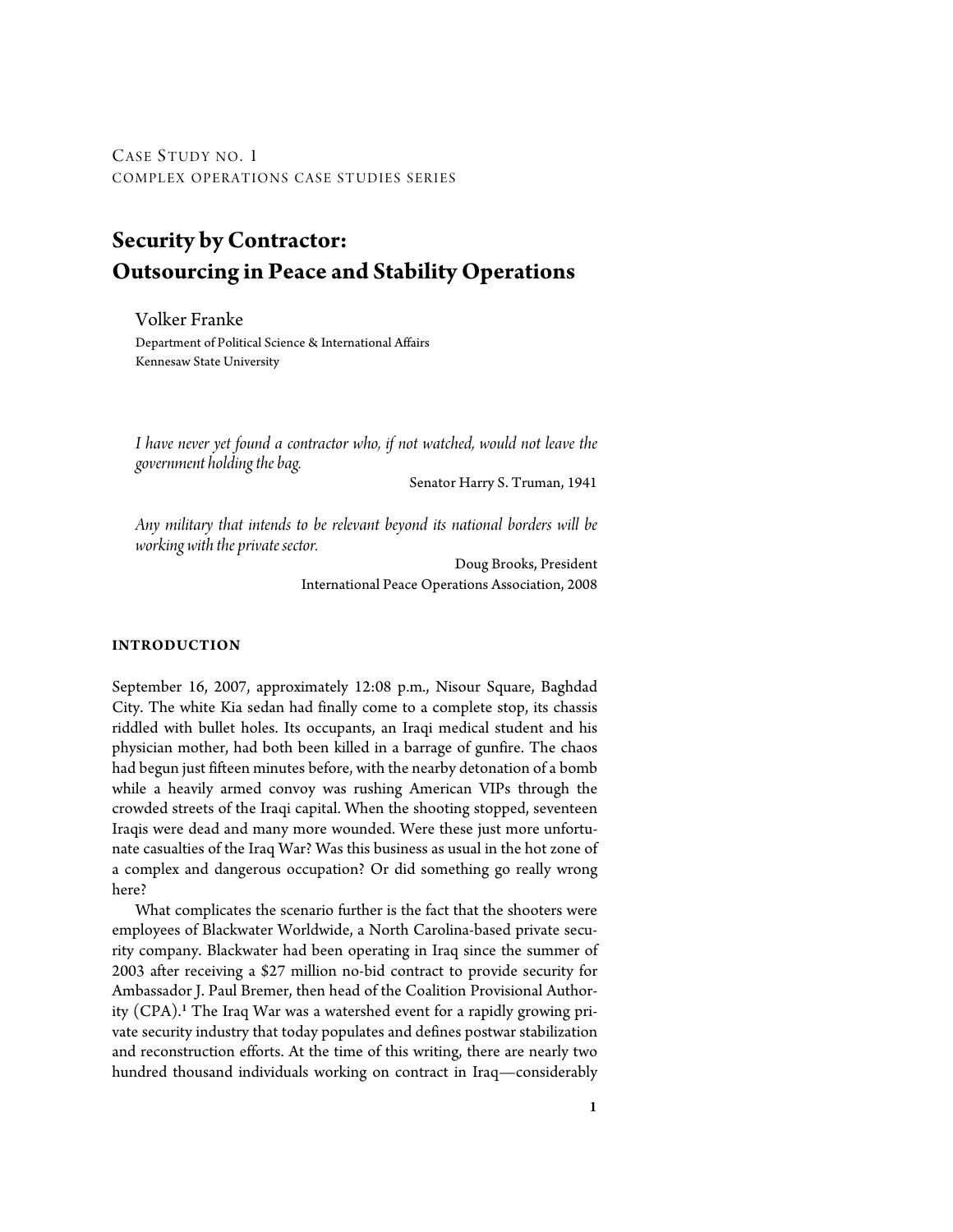more than there are coalition military troops. Doug Brooks, president of the International Peace Operations Association (IPOA), the private security industry's trade organization, opined in a 2008 article that "every military that expects to be relevant beyond its national borders in the future will be working with the private sector."<sup>2</sup> Well-known commentator Robert Kaplan agrees: "The idea of a large American military presence anywhere without contractors is now unthinkable."<sup>3</sup>

The vast majority of those contractors fulfill logistics and operational support functions (such as cooks, construction workers, mechanics, or truck drivers). Yet an estimated twenty-five to thirty thousand contractors provide security or security support services. About three-quarters of the 7,300 private security personnel working for the Department of Defense (DOD) in Iraq carry weapons and are authorized to use force in self-defense, in defense of persons they are contracted to protect, or to prevent threats against the life of civilians.<sup>4</sup>

The Nisour Square shootings were by no means an isolated incident. But it was the bloodiest in a series of violent episodes involving Blackwater and other American contractors since the occupation began. A congressional investigation following the September 2007 incident revealed that "Blackwater has been involved in at least 195 'escalation of force' incidents in Iraq since 2005 that involved the firing of shots by Blackwater forces." This, the report continued, "is an average of 1.4 shootings per week."<sup>5</sup> Coming on the heels of the Abu-Ghraib prison scandal, concerns about the indiscriminate use of force stoked anger and resentment among the Iraqi government and people.<sup>6</sup>

Demanding the dismissal of Blackwater from the U.S. government's payroll, Iraqi Prime Minister Nouri al-Maliki explained after the Nisour Square shooting: "What happened was a crime. It has left a deep grudge and anger, both inside the government and among the Iraqi people."<sup>7</sup>

Although Congress, in the fiscal year 2007 Defense Budget appropriations bill, had already conceded that private security contractors working with the U.S. military and embassy staff would no longer enjoy immunity, the Bush administration rejected demands for the ouster of Blackwater.<sup>8</sup> In January 2009, the Iraqi government finally rejected a renewal of Blackwater's license to operate, effectively banning the company from Iraq.

The first section of this case traces the history and rise of the security industry and categorizes the types of firms providing security and security support services. Next, the case illustrates the reasons and motivations for individuals to seek employment as security contractors and discusses the implications of the growing market for privatizing security for the U.S. military. Finally, the case explores the advantages and shortcomings of outsourcing security functions and illustrates some of the dilemmas associated with "security by contract."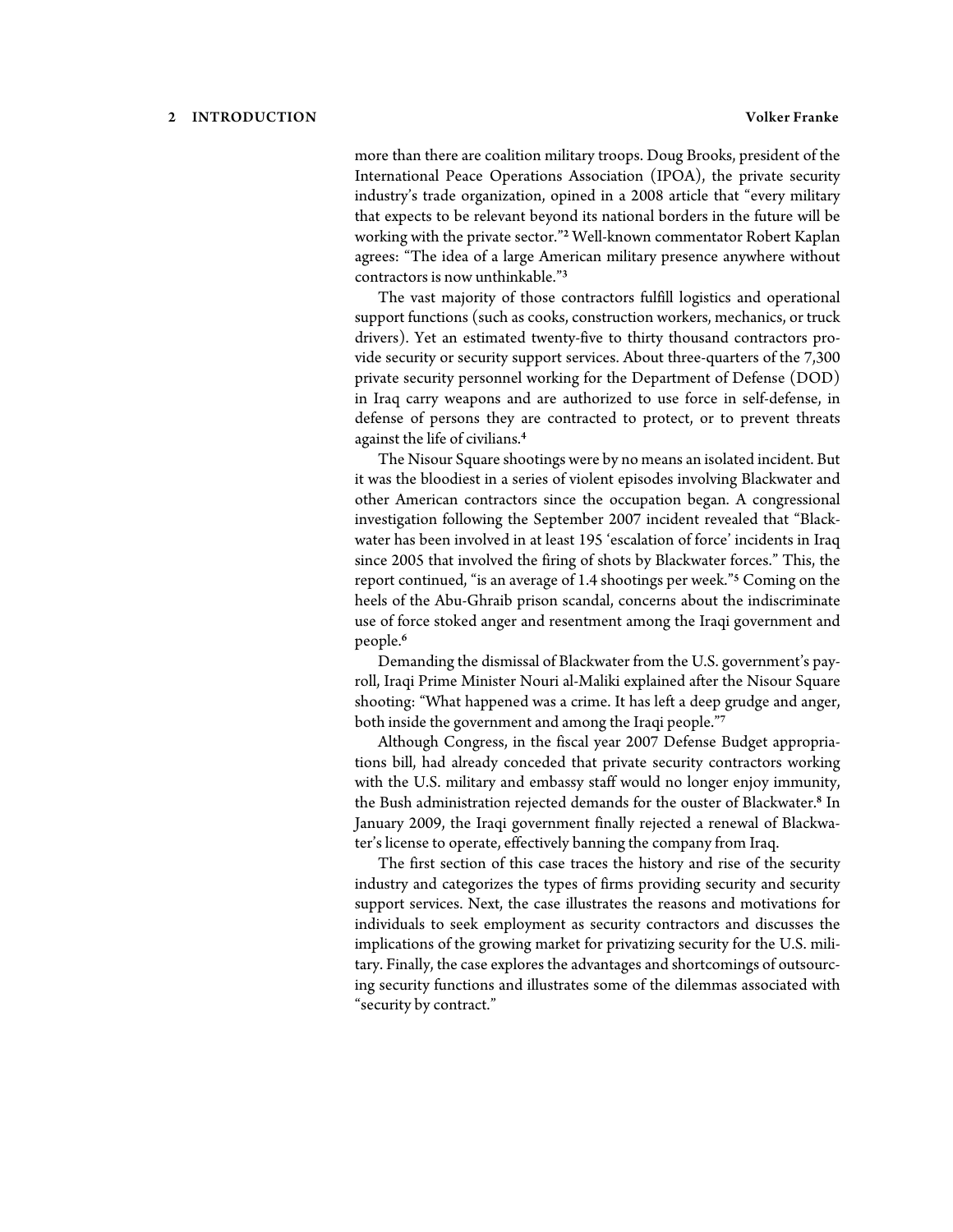#### **THE RISE OF AN INDUSTRY**

A 2008 report from the U.S. Congressional Budget Office (CBO) estimated that between 2003 and 2007, U.S. government agencies awarded contracts totalling around \$85 billion to private sector companies performing services in the Iraqi theatre. In 2008, these companies employed some 190,000 onsite individuals, approximately as many as there were U.S. soldiers deployed at the height of the Iraq War and "at least 2.5 times higher than that ratio during any other major U.S. conflict."<sup>9</sup> As of May 2009, there had been a confirmed 451 contractor casualties in Iraq.<sup>10</sup>

Of course, the use of contractor personnel in the theatre of operations is not new. Throughout history, states hired outsiders to fight their battles. "In some eras," Peter Singer, director of the Brookings Institution's *21st Century Defense Initiative* and an expert on private security issues, acknowledges, "these private entrants into conflict were individual foreigners, brought in to fight for whichever side bid the highest, known as 'mercenaries' in common parlance. In other periods, they came in the form of highly organized entities. For both, the important factor was their goal: private profit, derived from the very act of fighting."<sup>11</sup>

For example, during the American Revolutionary War, George Washington contracted with civilian merchants to deliver supplies to his troops. At the same time, German landgraves (erstwhile German noblemen with jurisdiction over a particular territory) sold into service some thirty thousand soldiers as auxiliaries to the British to fight against the American revolutionaries. These so-called Hessians<sup>12</sup> were not mercenaries in the strict sense, as they did not voluntarily hire out their services for money. Instead, as in many eighteenth century armies, most of these soldiers were conscripts, debtors, or petty criminals who fought for low pay and, in some cases, received nothing but their daily food.

Apart from those outsourced combat functions, field armies during the 1700s and 1800s relied on contracted wagons, drivers, and civilians to perform construction functions and almost all medical care.<sup>14</sup> During World War II, contractor functions expanded to address the increasingly complex technical needs posed by maintenance of military aircraft, vehicles, and signal equipment. Reliance on contractors rose further during the Korean and Vietnam wars in support of weapons systems, establishing base camps and depots, and providing logistical functions. For instance, by one estimate, "More than 50 percent of the direct-support helicopter maintenance needed during those two wars was provided by contractors."<sup>15</sup>

With the inception of the all-volunteer force in the 1970s, concern mounted about the military's reliance on contractor support. A 1982 Defense Science Board report noted that despite satisfactory performance during crises and combat, "there were no formal mechanisms to ensure [contractors'] continued performance."<sup>16</sup> Subsequently, DOD reversed course and steered maintenance away from contractors and back toward



**Source:** Human Rights First<sup>13</sup>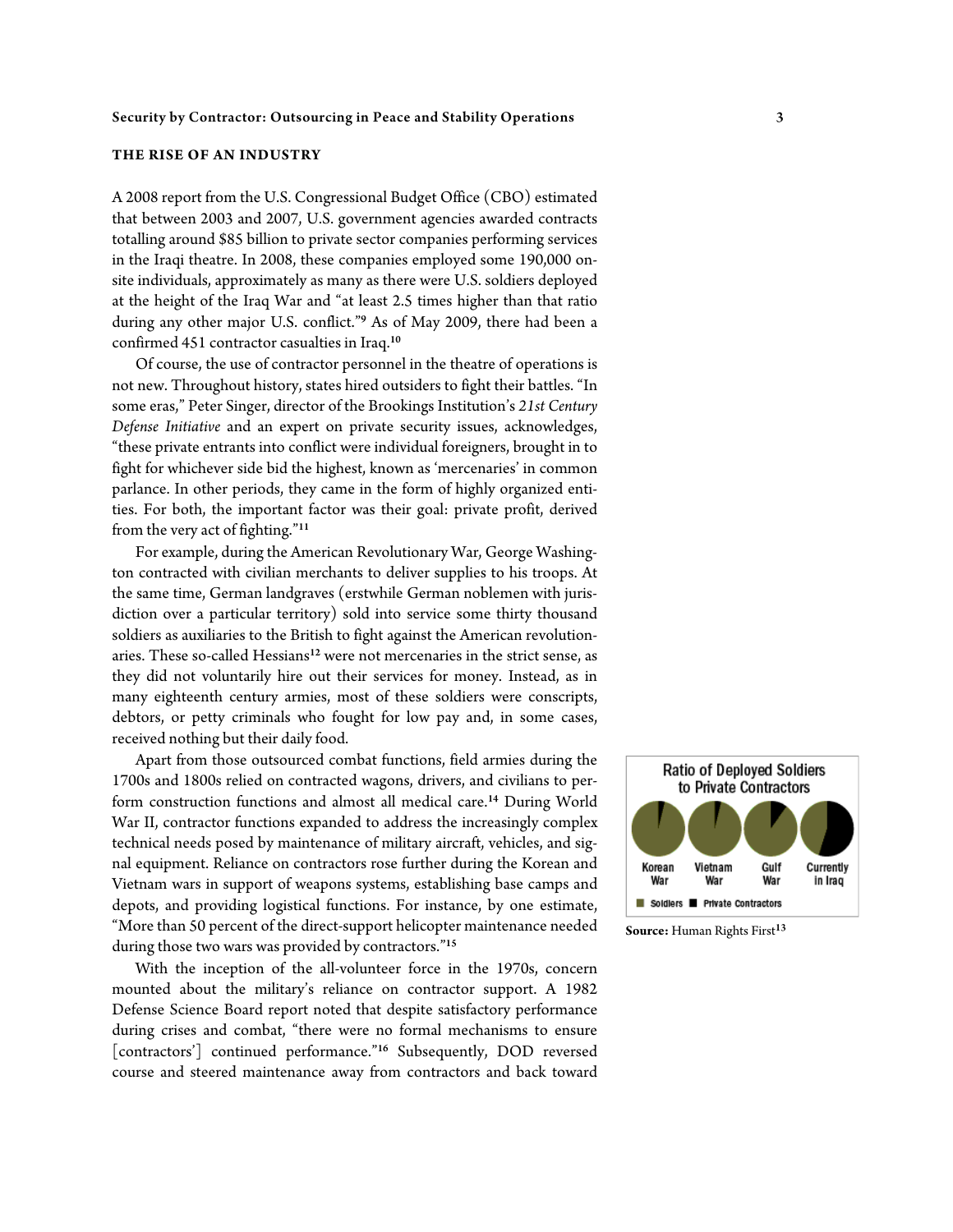#### 4 THE RISE OF AN INDUSTRY Volker Franke

"organic" sources. According to DOD Directive 1130.2, issued in January 1983:<sup>17</sup>

Contractor field services (CFS) . . . shall be used when necessary to accomplish military mission, when provision of services by DOD engineering and technical services specialists is impractical and when required skills are not available within the Military Departments . . . the use of CFS is limited to a period not to exceed 12 months after the DOD components achieve self-sufficiency in the use of new equipment or systems."

In July 1990, however, the pendulum swung the other direction again and the Pentagon cancelled Directive 1130.2. During operations Desert Shield and Desert Storm, the U.S. military used civilian contractors extensively, yet nowhere near where contractor engagement would be a decadeand-a-half later: in all, the Pentagon engaged seventy-six contractors who deployed some 9,200 employees to Iraq in support of Gulf War I. The Pentagon hired its contractors on hundreds of separate contracts. Not surprisingly, the results were mixed. A number of contracts contained poorly defined statements of work or none at all and oftentimes ambiguous contract requirements. As a result, many contractors performed inadequately and inefficiently and left their customers dissatisfied.<sup>18</sup>

#### **Filling the Security Vacuum**

What prompted the corporate evolution of services supporting military operations? What factors sparked the rapid and unrestrained rise of the private security industry between the two Gulf wars? Singer attributes the privatization of security to three dynamics: "The end of the Cold War, transformations in the nature of warfare that blurred the lines between soldiers and civilians, and a general trend toward privatization and outsourcing of government functions around the world."<sup>19</sup>

More specifically, a combination of force downsizing—the number of soldiers worldwide declined by about one-third, from twenty-nine to twenty million between 1988 and 2002<sup>20</sup>—and higher demand for force contributions to provide aid or support military interventions created the higher demand for private security.<sup>21</sup> By and large, private military actors, Singer found, particularly thrive in "periods of systemic transition" and "areas of weak governance."<sup>22</sup>

The end of the Cold War "provided a vacuum in the market of security." At the same time as militaries downsized and investments in the "peace dividend" rose, global threats became "more varied, more capable, and more dangerous."23 While many had hoped for a "new world order,"24 states collapsed, inciting widespread instability and violence virtually anywhere but in the developed Western world. Commentator Robert Kaplan predicted the "coming anarchy" as a result of these failures of governance.25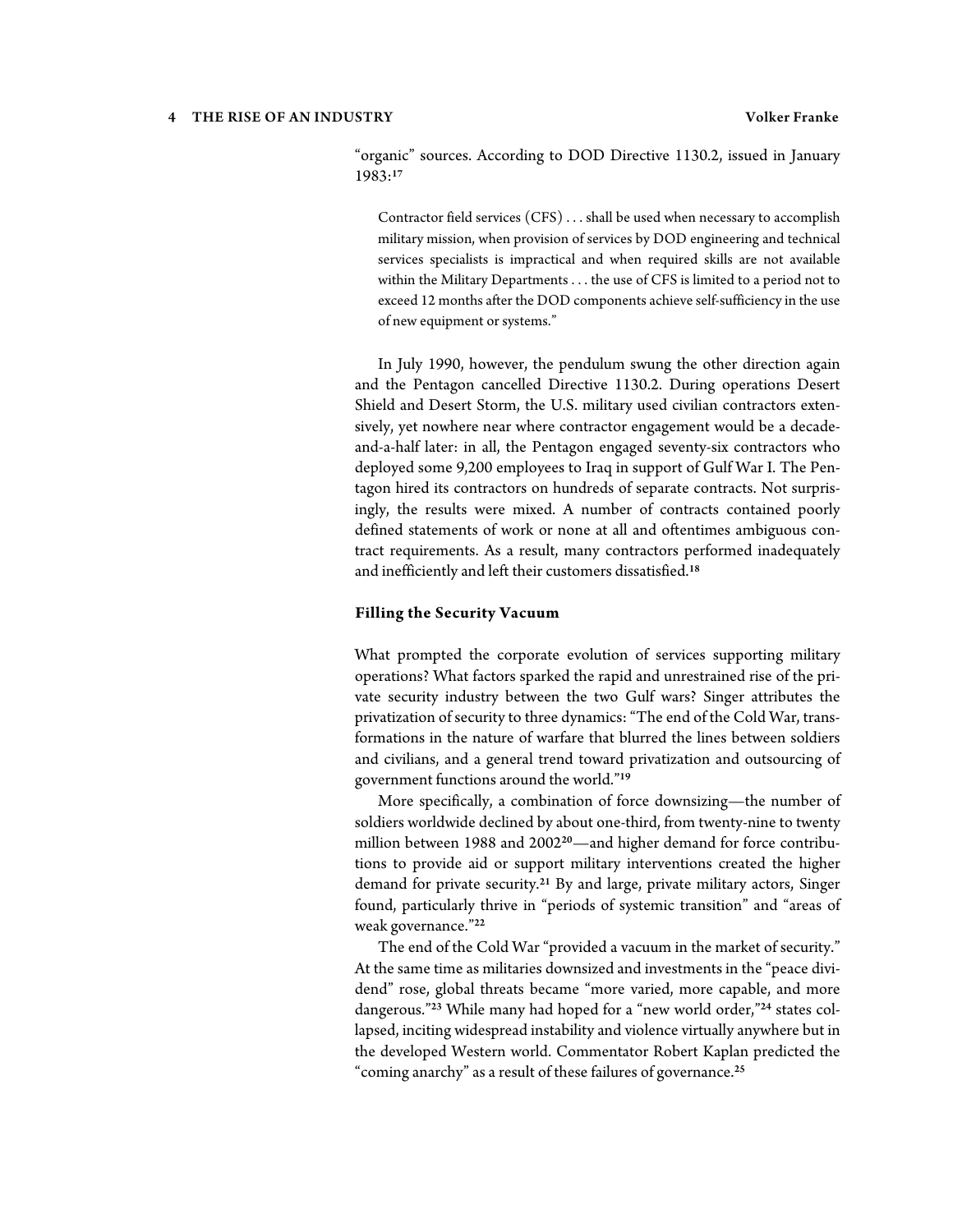Simultaneously, globalization, including the post-Cold War opening of international markets, produced mixed results for different parts of the world, leaving the "bottom billion," as renowned World Bank economist Paul Collier calls the least developed, in poverty, malnourished, undereducated, marginalized, and disconnected.<sup>26</sup> According to Peter Singer, those with little hope constitute "a huge reserve for the illegal economy, organized crime, and armed conflict."27 The combination of a growing number of disaffected and an oversupply of dislocated military-aged labor provided a market flood of soldiers ready to fight for whoever not only paid the bill but also offered a means of subsistence.

With large budget cuts and force reductions, an emerging need for international interventions to curb civil war, the prevalence of ethnic strife and genocide, and a rapidly growing demand by weak or besieged governments for contracted fighting services, the conditions were ripe for the rise of the private security industry.

#### **Security, Inc.**

To date, there is neither a universal, agreed definition of the label "private security contractor" nor a common understanding of how to classify the firms providing security functions. Brookings Institution expert Singer distinguishes three types of firms:<sup>28</sup>

- Military provider firms, such as Executive Outcomes and Sandline International (both now defunct), supply combat-type services, including participation in actual fighting. These firms function as force multipliers for their clients, who typically include weak or fragile states having relatively low military capability and facing immediate and high-threat situations.<sup>29</sup>
- Military consulting firms offer advisory and training services, thus assisting a client's armed forces. Although these firms do not themselves operate on the battlefield, they provide strategic, operational, and/or organizational analysis—known in military terminology as the "commander's estimate."
- Military support firms provide supplementary military services, including logistics, intelligence, technical support, supply, and transportation, thereby freeing up the client's military capability to focus on core combat functions.

Referring to the security industry as the "peace and stability" or "contingency" industry, IPOA classifies its corporate members into three sectors:<sup>30</sup>

• Logistics and support companies provide logistics and supply, threat assessment, consultancy, mine clearance, medical services, construction and engineering services, and waste management.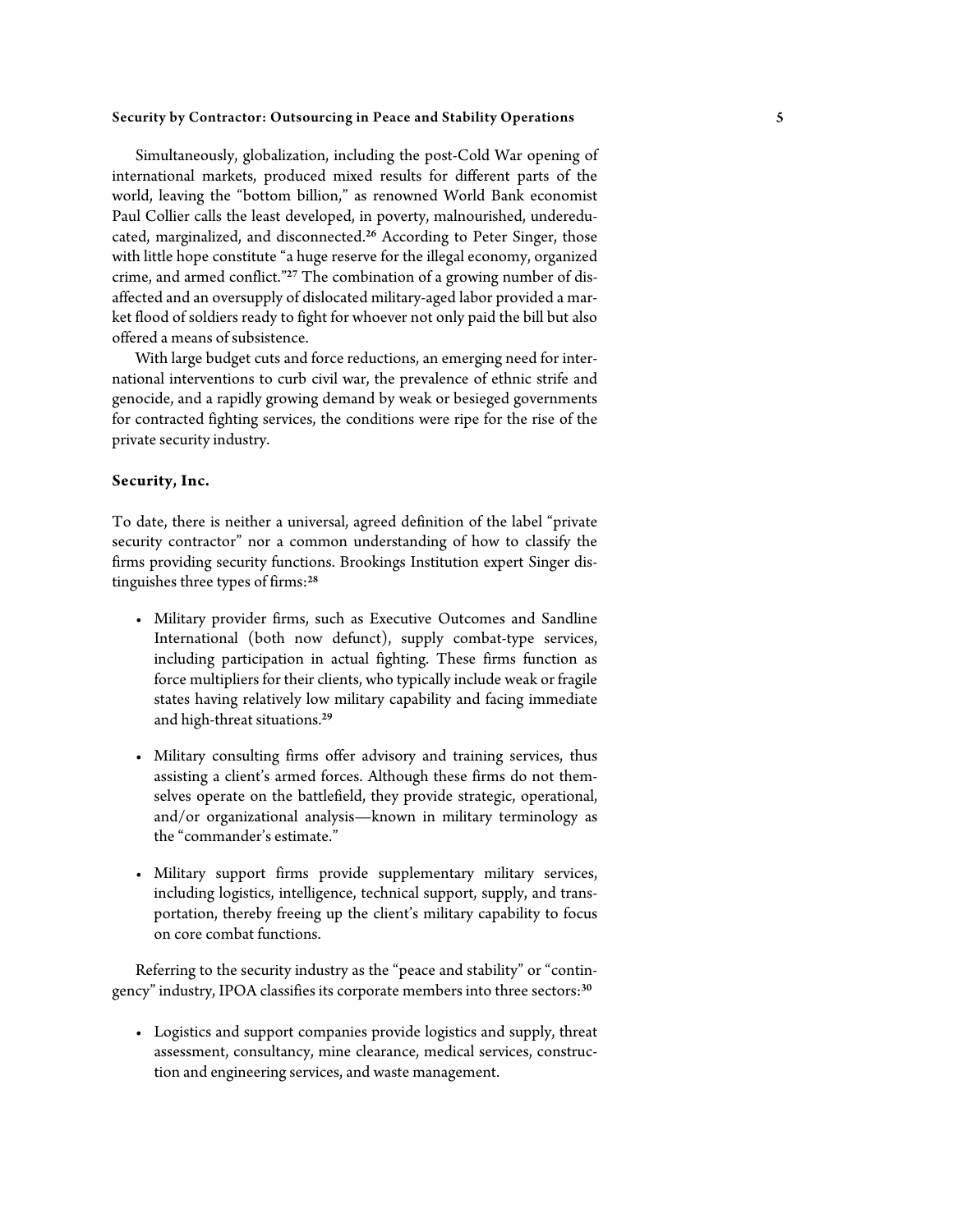#### 6 THRILL RIDE VS. PAYCHECK Volker Franke

- Private security companies (PSCs) offer security-related services, including personal protection (also known as a protective security detail); static site security (for example, government buildings or training facilities); protection of critical infrastructure (for example, ports, oil installations and pipelines, power stations, and power lines); convoy protection; and security consulting, planning, and advice. Although contractors working this type of security detail in Iraq and Afghanistan almost invariably carry weapons, they are not permitted to engage in offensive combat operations and are authorized to use force only in self-defense.
- Development and security sector reform companies provide services aiding security sector reform, which typically entails reducing the size, budget, and reach of the military, police, secret services, intelligence, and the justice system and reforming them to become more transparent and accountable to their citizens, and supporting democracy and governance, economic and business development, and crisis mitigation and recovery.

#### **THRILL RIDE VS. PAYCHECK**

The September 2004 issue of *Rolling Stone* featured the story of an American tattoo artist, rock singer, and former Marine who made his living selling armed protective services in Iraq.<sup>31</sup> Coming on the heels of the mutilation of four Blackwater contractors in Fallujah in April 2004 and the horrible pictures of the prisoner abuses at Abu Ghraib prison that had made headlines earlier that same year, the growing involvement of private security firms in the war against terrorism came to the forefront of public attention.

Moreover, the picture of the industry painted in the media was less than flattering. Many commentators quickly likened individual security contractors to greedy, ruthless, and unscrupulous mercenaries, "freelance soldiers . . . who, for large amounts of money, fight for dubious causes."32 Some commentators began comparing the booming security market to the Alaskan Gold Rush. For instance, the *Times* of London asserted, "In Iraq, the postwar business boom is not oil. It is security."<sup>33</sup>

IPOA president Doug Brooks sharply criticizes this sort of sensationalist news reporting: "The reality is that our members specialize in providing critical services professionally and ethically in chaotic environments. Such operations are inherently risky, and implementation is always challenging but too often misunderstood and misconstrued by outsiders. Frequently we find ourselves responding to inaccuracies propagated by irresponsible journalists, activists, and even academics."<sup>34</sup>

Mercenaries differ from both professional soldiers and from most private security contractors in that they fight for employers other than their home government. According to the 1977 Additional Protocol of the 1949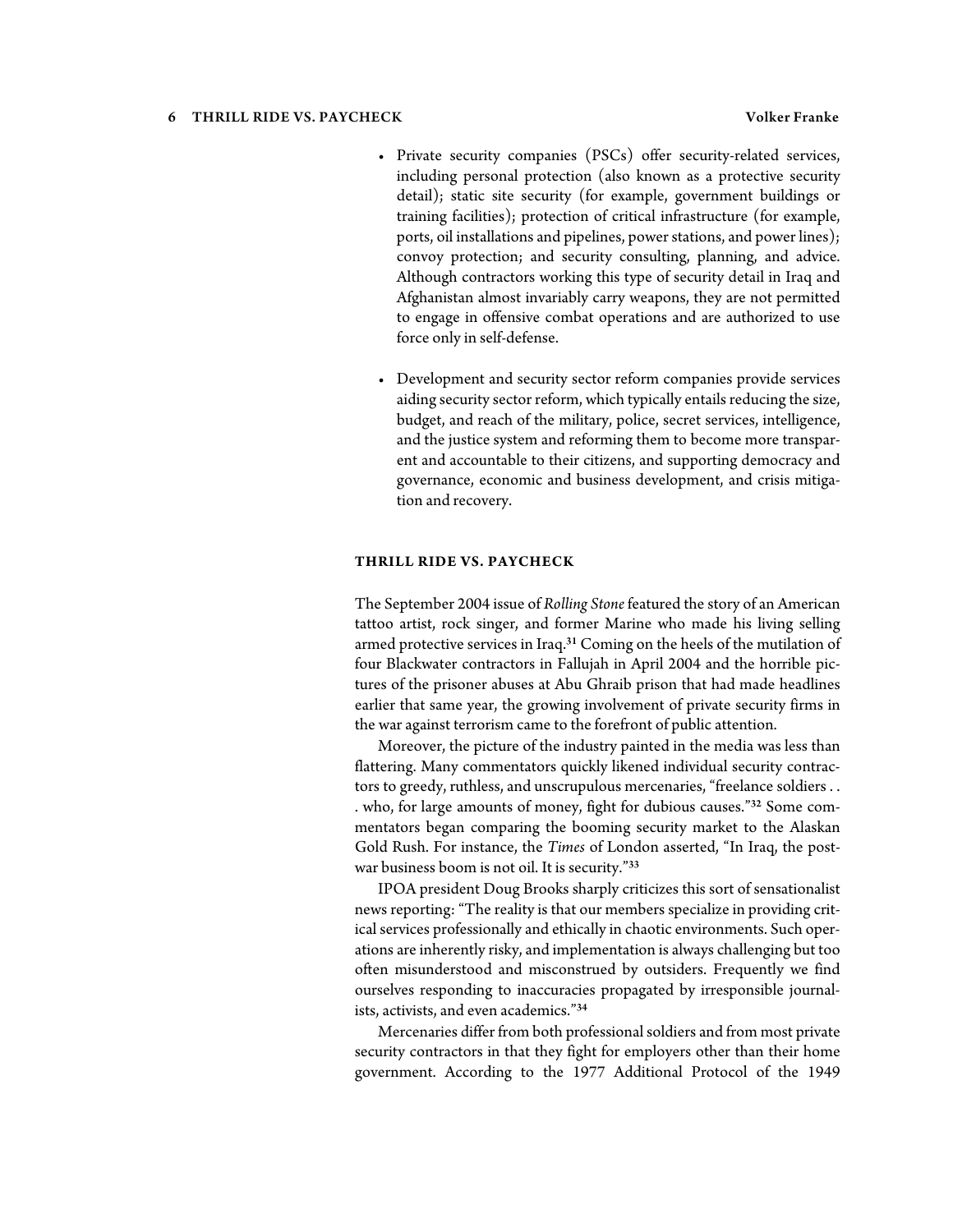Geneva Convention, a mercenary takes part in the fighting but is neither a national nor member of the armed forces of a party to the conflict. Instead, he is "motivated to take part in the hostilities essentially by the desire for private gain and, in fact, is promised, by or on behalf of a Party to the conflict, material compensation substantially in excess of that promised or paid to combatants of similar ranks and functions in the armed forces of that Party."<sup>35</sup>

An October 2007 report by the UN Working Group on Mercenaries concluded that "a number of private security companies operating in zones of armed conflict are engaging in new forms of mercenarism" and warned that "states that employ these services may be responsible for violations of internationally recognized human rights committed by the personnel of such companies."<sup>36</sup> The working group also expressed concern that only thirty states had ratified the International Convention against the Recruitment, Use, Financing and Training of Mercenaries and that the United States has neither signed nor ratified the UN Mercenary Convention or the Additional Protocol to the Geneva Convention.

Rejecting the UN report, a spokesman for the U.S. mission of the UN offices in Geneva released a statement denying that security guards working under U.S. contract in Iraq were mercenaries: "Accusations that U.S. government-contracted security guards, of whatever nationality, are mercenaries is inaccurate and demeaning to men and women who put their lives on the line to protect people and facilities every day. . . . The security guards working for U.S. government contractors in Iraq and elsewhere protect clearly defined United States government areas, and their work is defensive in nature."<sup>37</sup>

With the end of the Cold War, contracting their professional skills to security firms became hugely attractive to scores of individuals with a considerable range of differing experiences and qualifications. Eager to expand business and profits, Blackwater, for instance, actively recruited highly qualified ex-Special Forces soldiers to deploy in Iraq and offered them salaries that dwarfed basic military pay. Clearly, "When a guy can make more money in one month than he can make all year in the military or in a civilian job, it's hard to turn down," explains ex-Navy SEAL (Sea, Air, Land) Dale McClellan, one of the original founders of Blackwater.<sup>38</sup>

Today, the private military contractors (PMC) Web site advertises: "The pay for PMC's in dangerous places like Iraq is generous. Experienced people can make \$500–750 a day. But it's not all for the money, for many it's a new career path that has a sense of duty for country while helping to assist in building a new democracy."<sup>39</sup>

And indeed, it is not all about the pay. Contracting offers "a chance for many combat enthusiasts, retired from the service and stuck in the ennui of everyday existence, to return to their glory days on the battlefield under the banner of the international fight against terrorism."<sup>40</sup> As a former Navy SEAL explains, "It's what you do. Say you spent twenty years doing things like riding high-speed boats and jumping out of airplanes. Now, all of a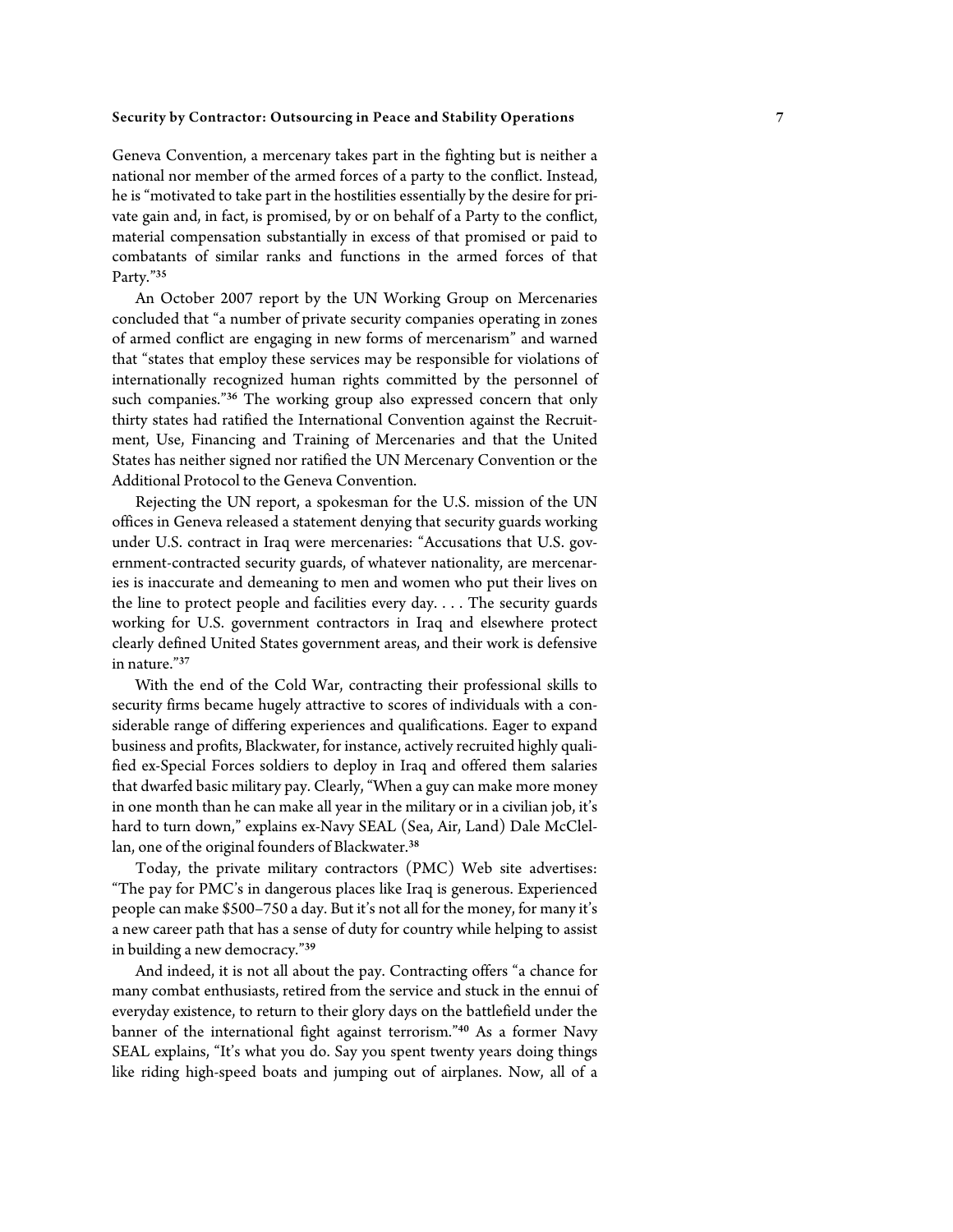#### 8 McARMY VS. MacARTHUR Volker Franke

sudden, you're selling insurance. It's tough." For a fifty-five-year old police officer, the decision to sign on with Blackwater meant "the last chance in my life to do something exciting."<sup>41</sup>

A senior vice president for one of the U.S.-based security firms describes the contractor motivation this way: "We found that their military experience has provided an interesting culture for many of our employees. Collaboration and team cohesion, hierarchy of command, comradery, they enjoy this. Yes, money is also a motivating factor, but what drives people is their desire to serve their country in an indirect way and get the team cohesion they are accustomed to."<sup>42</sup>

The majority of contractors, expert-author Robert Young Pelton found, are "ex-military or police who have realized that their specialized training has limited value in the civilian world, and who, in order to provide well for their families, take serious risks for the healthy pay it affords. However, roughly 10 percent of those I have met consider themselves professional career contractors who do it because they enjoy strapping on armor and heavy weapons for the well-paying, high-risk, adrenaline-packed thrill ride."<sup>43</sup> And the industry is sufficiently diverse to provide employment for individuals with very different professional backgrounds and personal motivations.

Defining a professional profile for security contractors proves difficult. "Blackwater is like a fucking restaurant. You've got hundreds of people coming through. They usually fall into two categories. You've got the underthirty crowd—the whippersnappers just looking for the biggest paycheck. Then you got the over-thirty crowd—the guys with a family and kids that are looking for a company to work for."<sup>44</sup>

Most important for companies is to choose and train the right people. Today, security firms subject potential employees to a fairly rigorous vetting process. The American security firm senior vice president explains, "As in many industries, there is a lot of hype early on. And if it is a rapidly growing industry, there may be problems with vetting early on as well. But the market has weeded out those companies that have not behaved ethically, legally or morally. At my company, we have a very detailed vetting system. We use psychometric tools for selecting employees, which helps us determine whether they fit in the culture and how they will operate under stress. We are confident that we can weed out potential problem employees."<sup>45</sup>

#### **MCARMY VS. MACARTHUR**

When General Douglas MacArthur addressed the graduating class at West Point in 1962, he told them: "Duty, honor, country: Those three hallowed words reverently dictate what you ought to be, what you can be, what you will be."<sup>46</sup> But the U.S. military has changed significantly since those days. Shortly after the inception of the all-volunteer force, sociologist Charles Moskos observed that the military was moving from a traditional institu-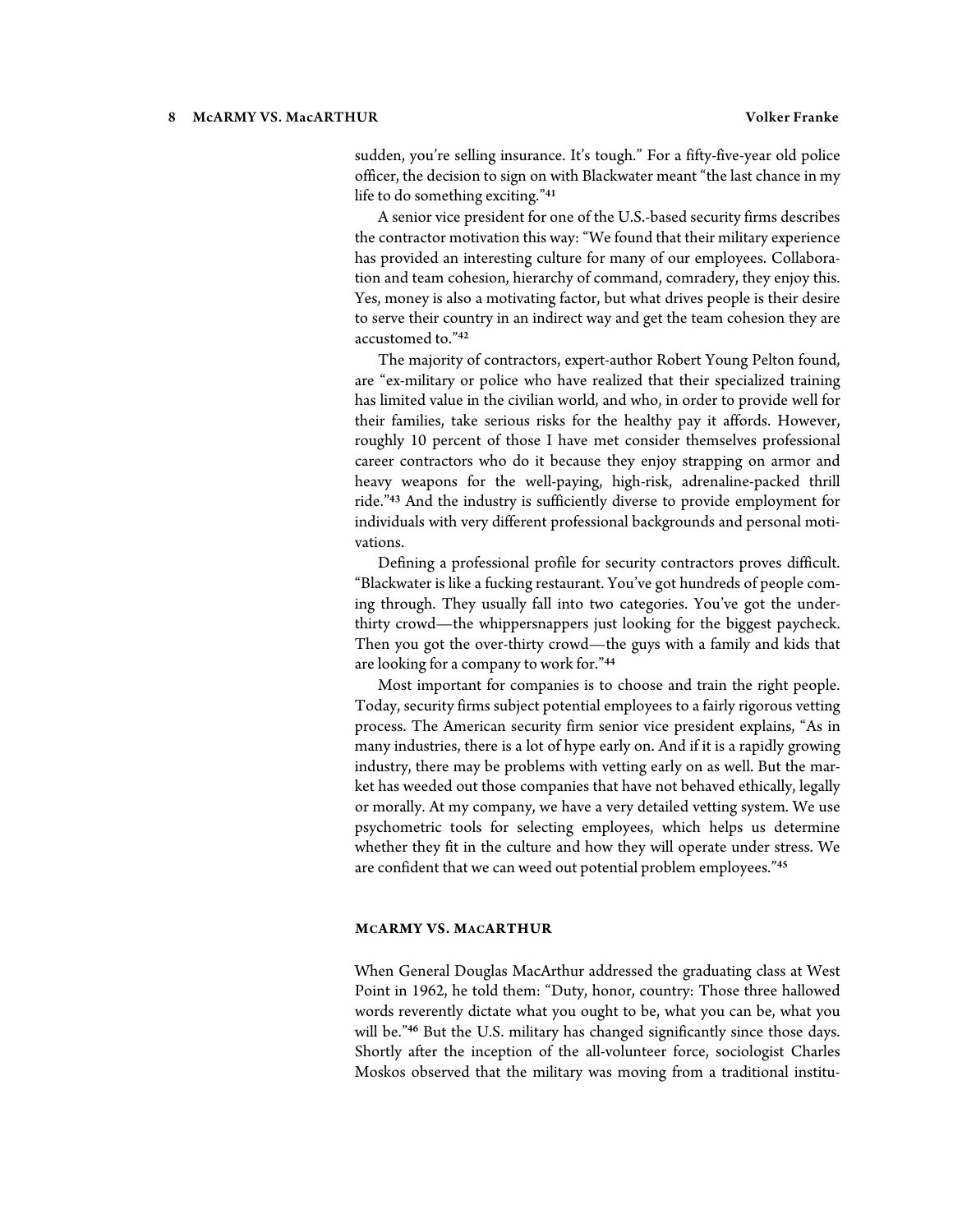tional structure to a civilian or occupational format. Military service as a "calling to the nation" was giving way to being "just another job."<sup>47</sup> Moskos concluded that the U.S. military was shifting from an institutional format, legitimated by values and norms transcending individual self-interest in favor of a presumed higher good, to an occupational format, legitimated primarily in terms of marketplace concerns instead of normative considerations.

This shift has considerably impacted recruitment, retention, and rewards. Tim Horton, now head of public relations for Logistical Supply Area Anaconda in Balad, the biggest U.S. base in Iraq, and a transportation officer with twenty years of military experience, explains:

What we have today is an all-volunteer army, unlike in a conscription army when they had to be here. In the old army, the standard of living was low, the pay scale was dismal; it wasn't fun; it wasn't intended to be fun. But today we have to appeal, we have to recruit, just like any corporation, we have to recruit off the street. And after we get them to come in, it behooves us to give them a reason to stay in.<sup>48</sup>

What does it take to keep soldiers in the military? Horton says, "There are some creature comforts in this Wal-Mart and McDonald's society that we live in that soldiers have come to expect. They expect to play Xbox, to keep in touch by e-mail. They expect to eat a variety of foods."<sup>49</sup> Gone are the MREs (meals-ready-to-eat) that soldiers solidarily complained about for decades. Today, soldiers take their chow at buffet-style cafeterias, wandering between the omelet station, soft drink fountains, and salad and dessert bars—all of course staffed by private contractors.

At a time when the military is overstretched and deployments are extended involuntarily, recruitment easily falls short of its target, and retention becomes an issue, especially when individuals with expert military skills can more than double their pay by "going private." As demand for security experts increases, the U.S. military finds itself in a new position—competing in the marketplace for the best and the brightest.

Secretary of Defense Robert M. Gates expressed his concern about these developments in the fall of 2007: "[M]y personal concern about some of these security contracts is that I worry that sometimes the salaries they are able to pay in fact lures some of our soldiers out of the service to go to work for them." Gates was so concerned that he asked the Pentagon to work toward including "non-compete clauses" in military contracts in order to "put some limits on the ability of these contracts to lure highly trained soldiers out of our forces and work for them."<sup>50</sup>

Asked about Secretary Gates's recommendation during the Blackwater hearing following the Nisour Square shooting, the company's founder, Erik Prince, responded that he had no objections against a "non-compete clause," but he believed that "it would be upsetting to a lot of soldiers if they didn't have the ability to use the skills they learned in the military in the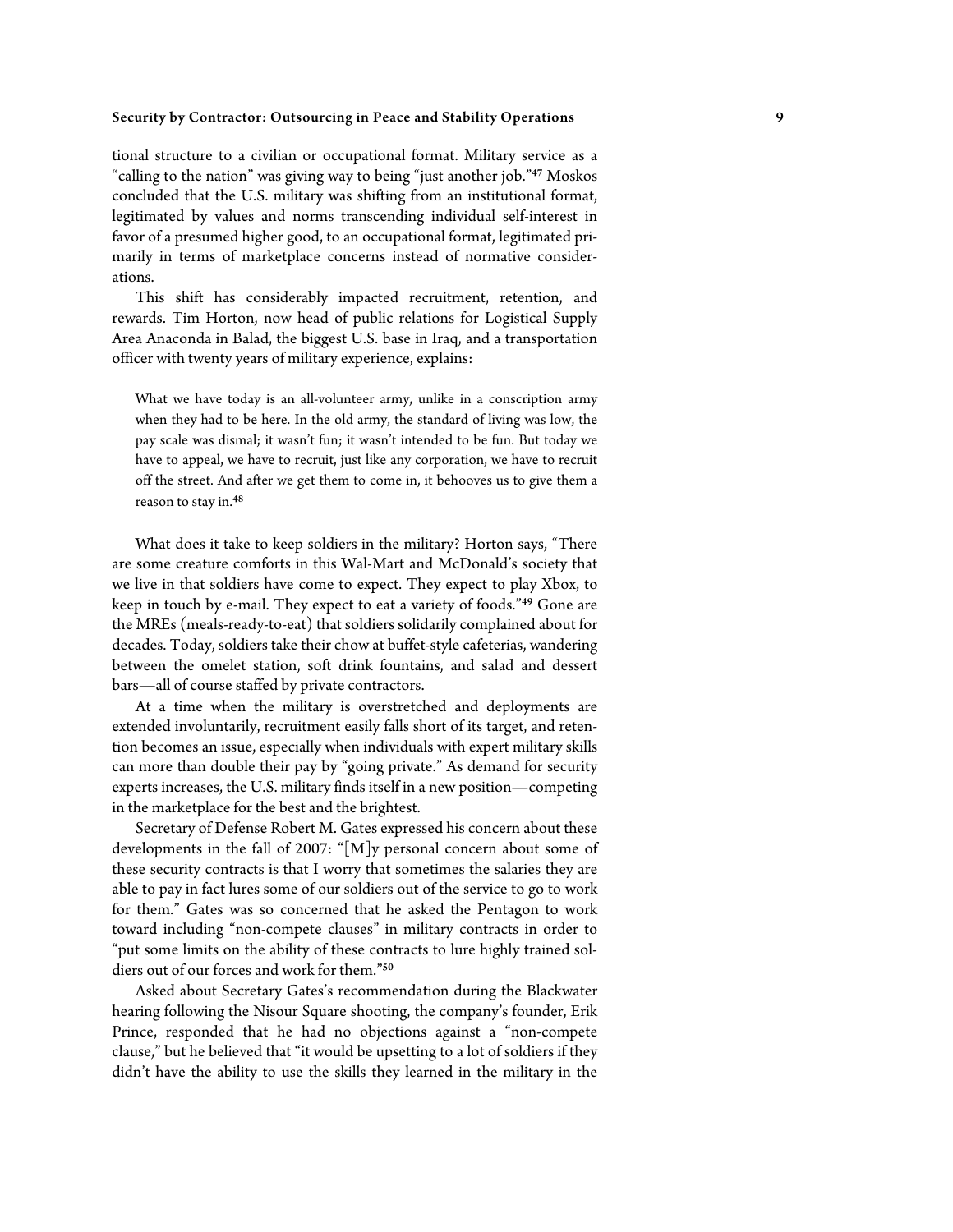#### 10 OUTSOURCING: THE ART OF CUTTING WASTE Volker Franke

private sector."<sup>51</sup> When asked about his company's profits during the same hearing, Prince simply told the House Oversight Committee: "We're a private company . . . and there's a key word there—private."<sup>52</sup>

For Doug Brooks, "Too much is made of the competition between army and private sector":

[T]he pay ain't as good as it is made out to be—the benefits that are given to U.S. troops are pretty damn good, and if you include those in [the pay] it is almost a wash. Contractors do have a higher proportion of cash in their pay, but ONLY when they're actually working.  $\ldots$  [Y]ou're only employed half the time—if you're lucky. And much of your unemployed time is spent trying to line up your next contract. So split the \$500–700 in half, take away the benefits and the contracting jobs don't look so sexy compared to military life. If you're particularly professional and experienced then the money can be good, for the vast majority it ain't a long career choice.<sup>53</sup>

#### **OUTSOURCING: THE ART OF CUTTING WASTE**

In 1982, faced by growing federal deficits, President Ronald Reagan set up the Private Sector Survey on Cost Control to root out waste and inefficiency in the federal government. Its chairman, conservative industrialist J. Peter Grace, concluded, "government-run enterprises lack the driving forces of marketplace competition, which promote tight, efficient operations."<sup>54</sup> By contrast, "[t]urn government operations over to the private sector and you get innovation, efficiency, flexibility."<sup>55</sup>

Almost immediately upon taking office in 1993, the Clinton administration implemented a 40 percent drop in the U.S. defense budget and reduced force levels by more than 30 percent to about 1.4 million troops. With growing concern over the efficiency of the federal bureaucracy, the Clinton administration and Congress challenged federal agencies to become more performance oriented and cost-effective by adapting "performance-based" management concepts from industry. And a decade later, the Office of Management and Budget reported "cost savings in a range of 20 to 50 percent when federal and private sector service providers compete to perform these functions<sup>"56</sup>

On September 10, 2001, precisely one day before the 9/11 terrorist attacks, Secretary of Defense Donald Rumsfeld told senior staff that the Pentagon was wasting \$3 billion a year by not outsourcing many noncombat duties to the private sector:

Why is DOD one of the last organizations around that still cuts its own checks? When an entire industry exists to run warehouses efficiently, why do we own and operate so many of our own? At bases around the world, why do we pick up our own garbage and mop our own floors, rather than contracting services out,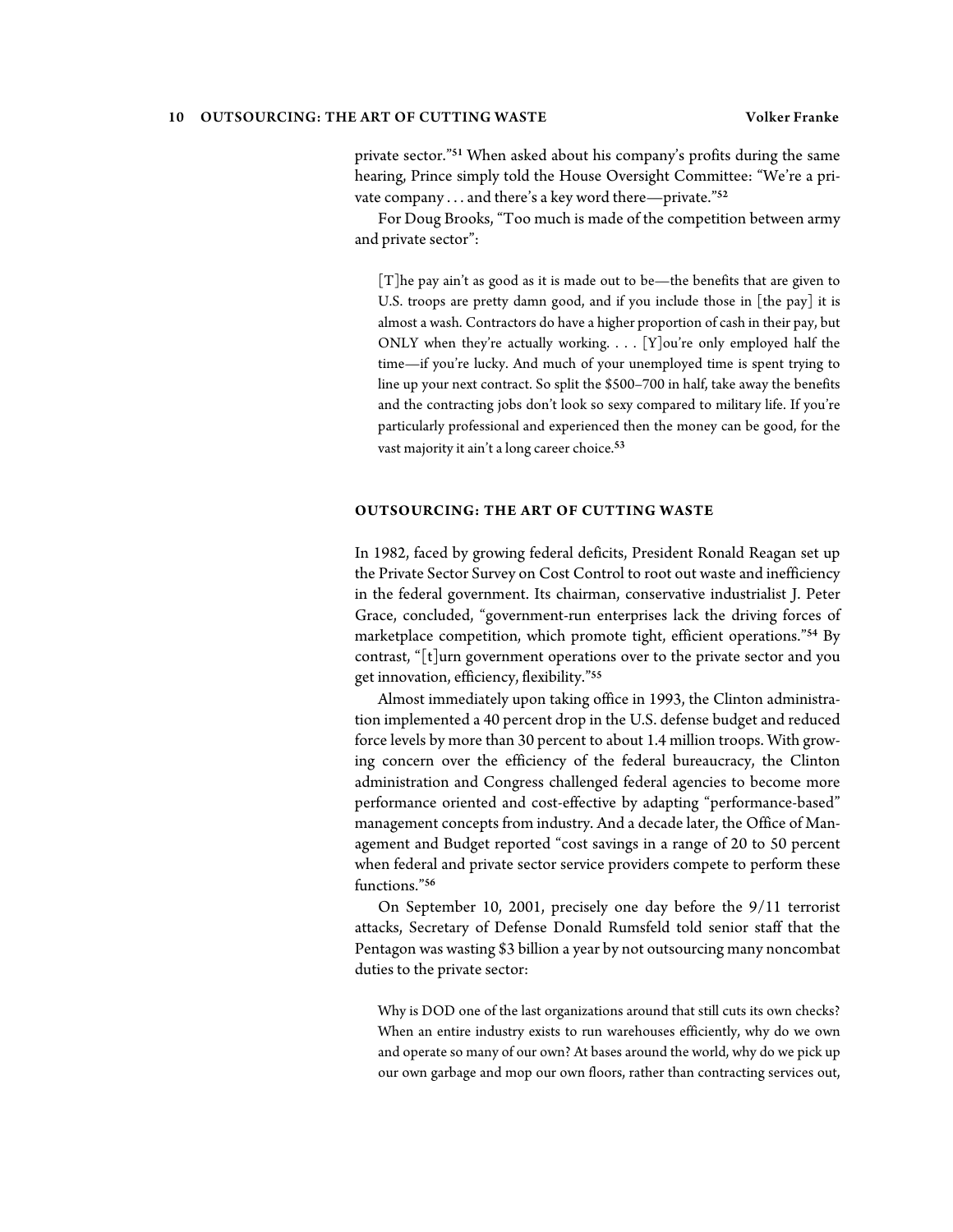as many businesses do? And surely we can outsource more computer systems support.<sup>57</sup>

In an effort to clarify the scope of outsourcing, the 2001 Quadrennial Defense Review (QDR) Report emphasized that "only those functions that must be performed by DOD should be kept by DOD. Any function that can be provided by the private sector is not a core government function."<sup>58</sup> The 2001 QDR required DOD to separate its functions into "core" and "noncore" in terms of whether or not each is directly necessary for warfighting. As a result, functions now fall into three broad categories:

- Functions directly linked to warfighting and best performed by the federal government. In these areas, DOD will invest in process and technology to improve performance.
- Functions indirectly linked to warfighting capability that must be shared by the public and private sectors. In these areas, DOD will seek to define new models of public–private partnerships to improve performance.
- Functions not linked to warfighting and best performed by the private sector. In these areas, DOD will seek to privatize or outsource entire functions or define new mechanisms for partnerships with private firms or other public agencies.<sup>59</sup>

In part because of the uneven contractor performance during the first Gulf War, the U.S. Army began using a contract system known as the Logistical Augmentation Program (LOGCAP) in the early 1990s.<sup>60</sup> Four LOG-CAP contracts have been awarded since 1992: LOGCAP I (1992–1997) was awarded to Brown and Root Services (now Kellogg, Brown & Root [KBR], since 2007 a subsidiary of Halliburton Corporation) for logistics support in several regions including the Balkans; LOGCAP II (1997–2002) went to Dyncorps International for peacebuilding work in Bosnia; and LOGCAP III was competitively awarded to KBR in December 2001 primarily for support of operations in Iraq, Afghanistan, Kuwait, Djibouti, Jordan, Kenya, Uzbekistan, and Georgia.<sup>61</sup> While LOGCAP I cost \$815 million, LOGCAP III cost American taxpayers more than \$15 billion in its first three years alone.<sup>62</sup>

With the current LOGCAP IV, the Army awarded four performance contractors in 2007 to deliver services, including supply operations, field operations, engineering and construction, communication networks, transportation and cargo, facilities maintenance, and repair. Under LOGCAP IV, "performance contractors will compete for individual LOGCAP task orders, fostering a competitive situation designed to control costs and enhance quality."63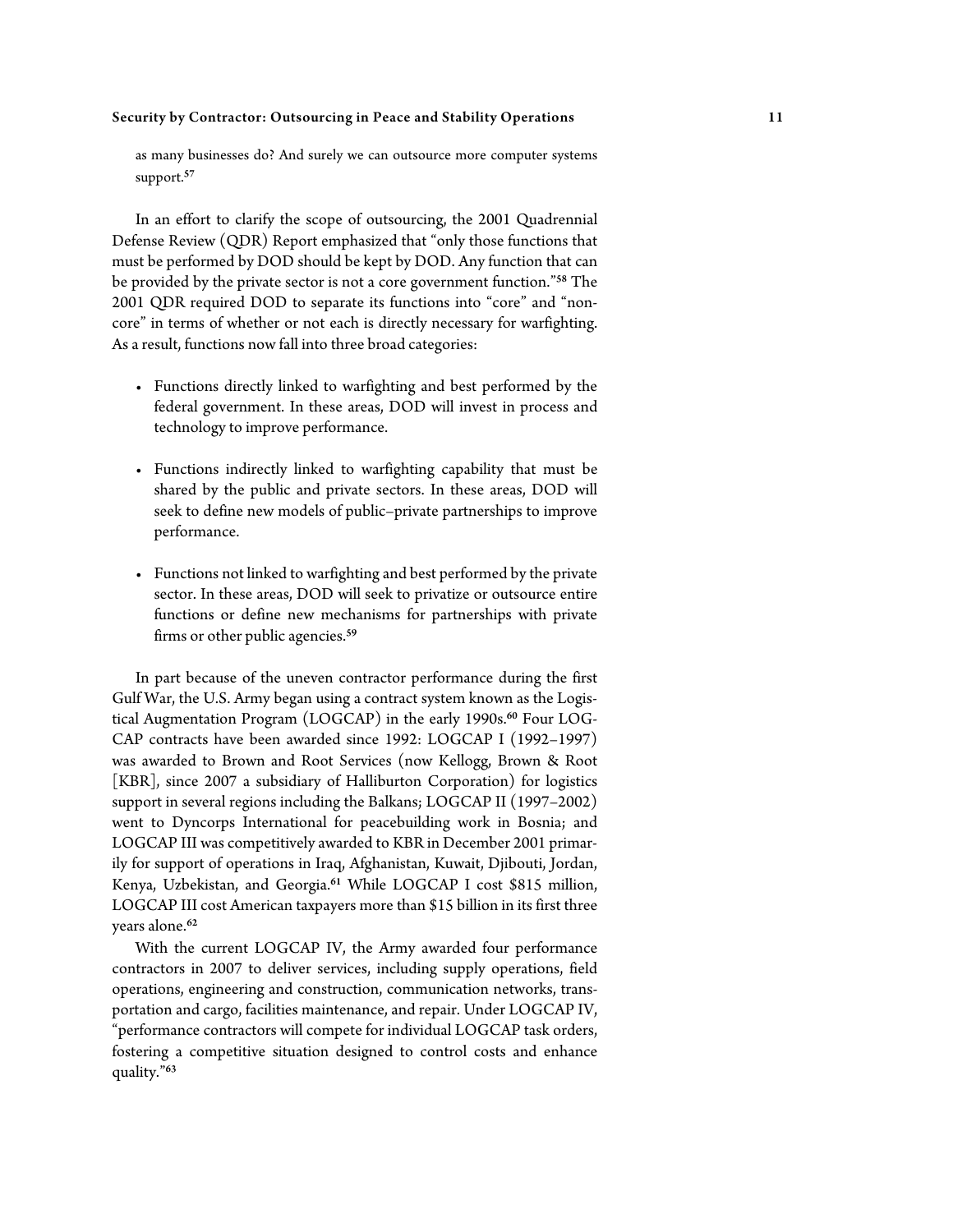#### **Cost Savings Is Big Business**

Security contracting is big business. From 2003 through 2007, U.S. government agencies obligated a total of \$85 billion for contracts principally performed in the Iraqi theatre. This accounts for almost 20 percent of the \$446 billion appropriated in toto for activities in Iraq but does not include contracts supporting operations in Iraq that are performed outside the Iraqi theatre.

For the eighteen-month period 2007 through the first half of 2008, the Government Accountability Office reported that DOD, State, and the U.S. Agency for International Development spent at least \$33.9 billion on almost fifty-seven thousand contracts for efforts such as construction, capacity building, security, and a range of support services for U.S. forces and other government personnel in Iraq and Afghanistan. About three-fourths of the reported obligations were for contracts with performance in Iraq.<sup>64</sup>

The CBO estimates that the total U.S. government spending on private security services was \$6 billion–\$10 billion over 2003–2007, with \$3 billion–\$4 billion allocated to private security contractors operating in Iraq.<sup>65</sup> Similarly, the IPOA's Doug Brooks estimates the annual value of providing private security services to contingency operations worldwide at \$20 billion, of which private security companies accounted for U.S.-\$2 billion–\$4 billion.<sup>66</sup>

Does outsourcing security achieve its objectives and save money? In the aftermath of the Nisour Square incident, Congress held a hearing in October 2007 to inquire whether the government's heavy reliance on private security contractors was a wise use of taxpayer funds.<sup>67</sup> According to contract documents, Blackwater had billed the U.S. government \$1,222 per day for each individual protective security specialist, amounting to \$455,000 per contractor per year. By comparison, an Army sergeant at the time earned between \$140 and \$190 per day in pay and benefits, for a total of \$50,000 to \$70,000 per year. And, as commanding general of the Multinational Force Iraq, General David Petraeus was making about \$180,000 per year.

However, a recent CBO study asserts that these figures skew the comparative analysis of the cost-effectiveness of outsourcing security functions, since the \$1,222 per day reflects the contractor's billing rate, not the amount paid to the individual employee. By its very nature, the billing rate will have to exceed pay, because it includes the contractor's indirect cost, overhead, and profit. Instead, the CBO suggests, [a] better comparison would involve a soldier's 'billing rate'—the total cost to the government of having soldiers fill the deployed security positions for one year."<sup>68</sup> In addition, the CBO report concludes that contractors generally bid various numbers of personnel in different labor categories, so a singular focus on security guards further skews the assessment.

To get a better comparison, the CBO performed an analysis reflecting all types of personnel as well as nonlabor costs (for example, vehicles and other equipment):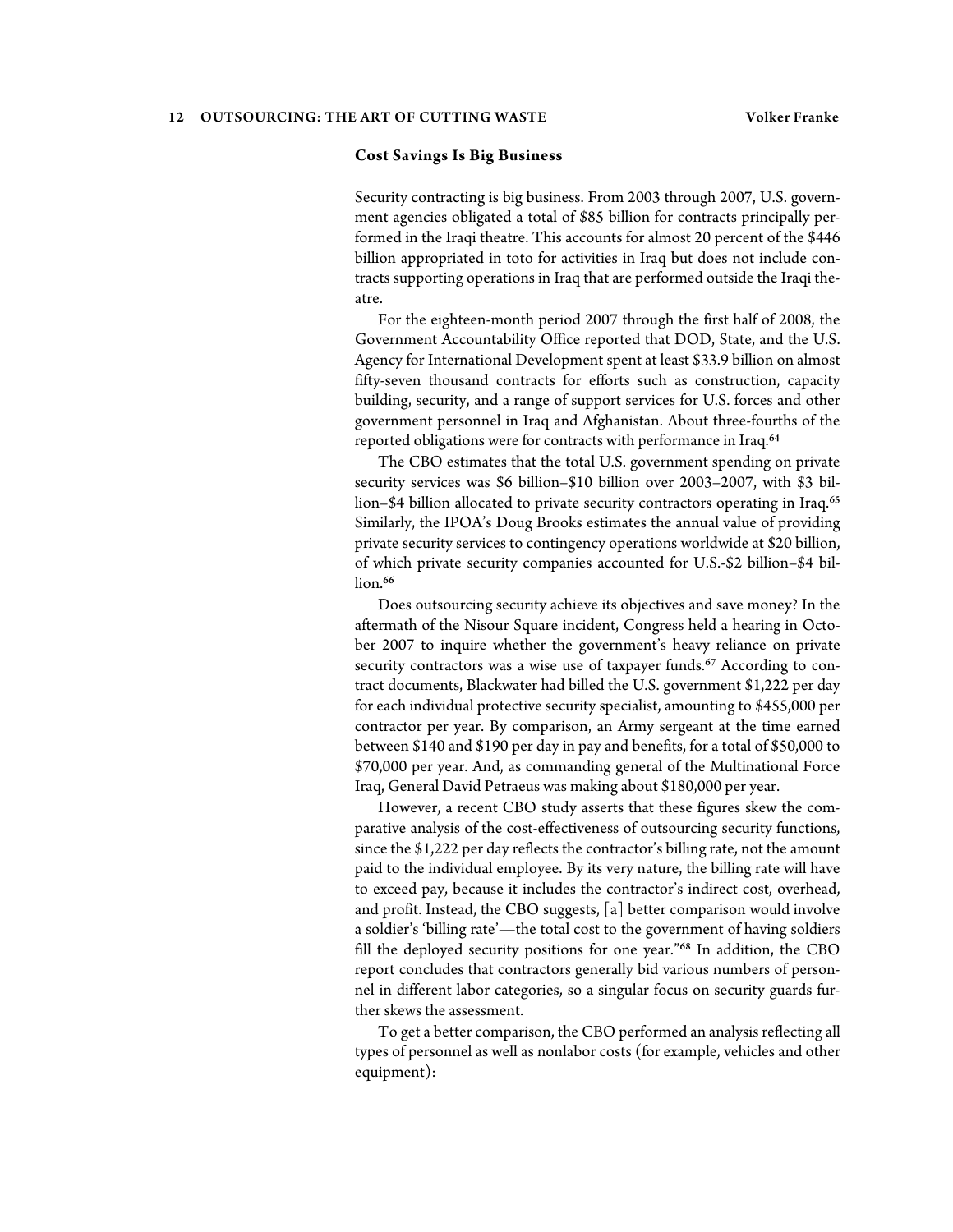That analysis indicates that the costs of the private contractor did not differ greatly from the costs of having a comparable military unit performing similar functions. During peacetime, however, the military unit would remain in the force structure and continue to accrue costs at a peacetime rate, whereas the private security contract would not have to be renewed.<sup>69</sup>

These calculations are based on the salaries of American contractors. The IPOA's Doug Brooks says, however, "Hire Iraqis to guard bases who know the culture, pay them market value of \$700 per month instead of \$15,000, and you can really save cost. One thing that is completely overlooked is the benefits this brings to the local population. Contractors compete with one another, so they will hire locals. That is cheaper, and they provide skills training and employment."<sup>70</sup>

#### **Maximizing Profit**

Of course, all cost-benefit calculations assume effective management and oversight. But especially in times of inordinate growth of a specialized industry, overpricing and cheating become a concern. And indeed, reports abound that charge security contractors with fraud, overbilling, wasteful spending, and "inadequate planning and inadequate oversight."<sup>71</sup> For instance, the Pentagon's own auditing office found that KBR may have billed DOD for 36 percent more meals than it actually provided. According to the Raleigh, NC, *News & Observer*, Blackwater paid its employees \$600 per day but billed Dubai-based Regency Hotel and Hospital Company \$815. Regency, in turn, billed Eurest Support Services (ESS), who billed KBR, who billed the federal government an undisclosed amount.<sup>72</sup>

The *News & Observer* described how overbilling worked in the case of one individual contractor working for Blackwater:

Blackwater added a 36 percent markup, plus its overhead costs, and sent the bill to a Kuwaiti company that ordinarily runs hotels. That company, Regency Hotel, tacked on its costs for buying vehicles and weapons and a profit and sent an invoice to a German food services company called ESS that cooked meals for the troops. ESS added its costs and profit and sent its bill to Halliburton, which also added overhead and a profit and presented the final bill to the Pentagon. It is nearly impossible to say whether the cost . . . doubled, tripled or quadrupled.<sup>73</sup>

While potential cost savings are powerful incentives for outsourcing government functions, the private sector's motivation is to maximize profit. The problem, industry expert Peter Singer says, is that "the incentives of a private company do not always align with the clients' interests—or the public good. In an ideal world, this problem would be kept in check through proper management and oversight; in reality, such scrutiny is often absent."74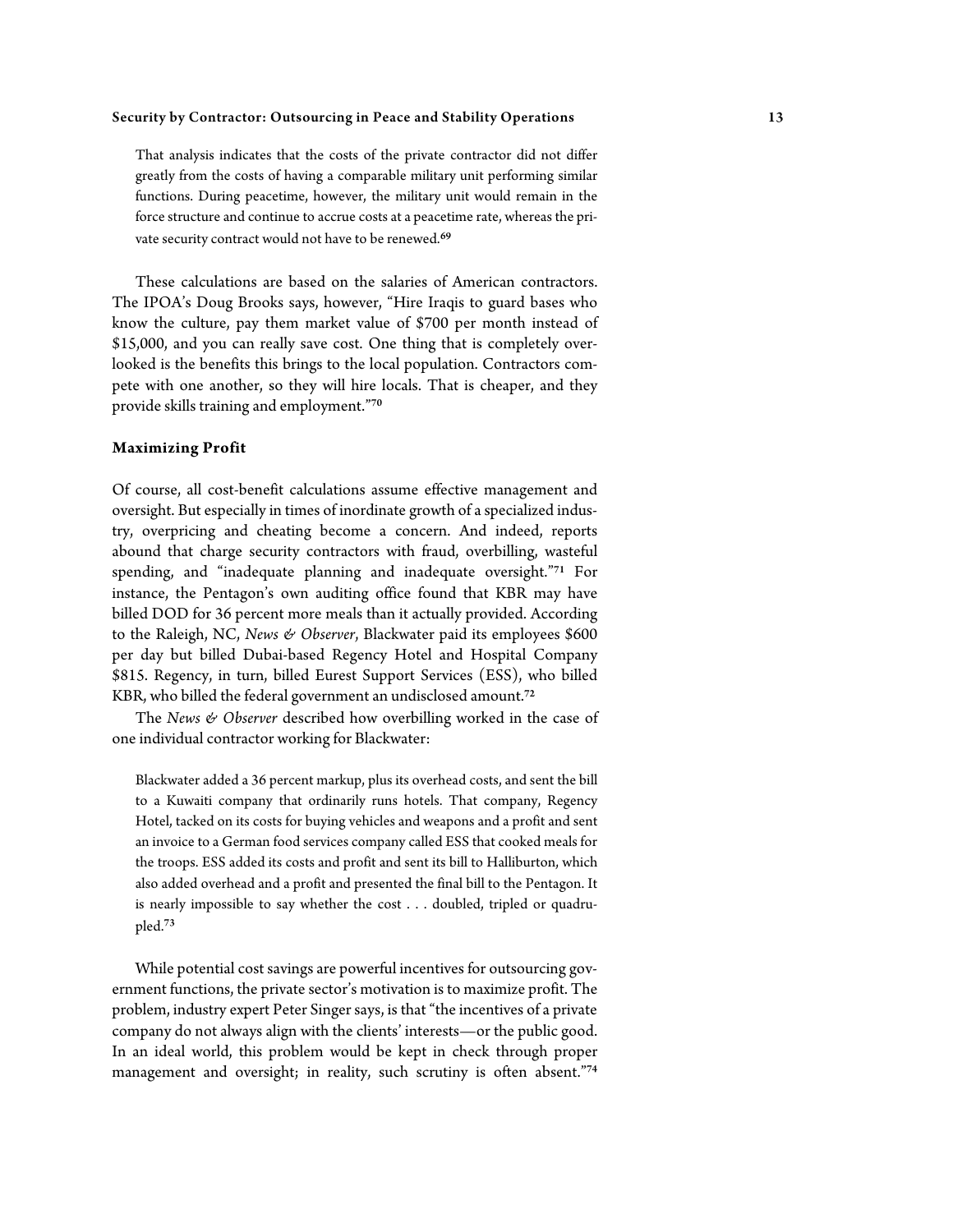Allegations of war-profiteering as a result of open-ended, "cost-plus" contracts outraged members of Congress and the American public.

Early in the Iraq War, things had really run out of control. Henry Bunting, a retired Army staff sergeant and former Halliburton purchasing officer, said he "heard a common refrain in 2003 in Kuwait from managers of KBR . . .: 'Don't worry about price. It's cost-plus.'" Bunting continued, "[t]here is no question the taxpayer is getting screwed. There is no incentive for KBR or their subs to try to reduce costs. No matter what it costs, KBR gets 100 percent back, plus overhead, plus their profit."<sup>75</sup>

Representative Henry Waxman (D-CA) was furious: "Halliburton is gouging the taxpayer."76 According to David Walker, the comptroller general of the United States, "The outsourcing of government has escalated across the board over the past five years, although oversight of the process has shrunk during this same period." In an interview with The Center for Public Integrity, Walker noted "particular problems with military contracting."<sup>77</sup>

In early 2007, Congress passed the War Profiteering Prevention Act intended to "prohibit profiteering and fraud relating to military action, relief, and reconstruction efforts, and for other purposes."<sup>78</sup> In February 2007, then Senator Barack Obama introduced a bill aimed at closing the legal loophole that had allowed private contractors to escape prosecution.<sup>79</sup> But his legislation, like other similar measures, never passed the Senate and never became law.

Finally, in October 2007, following the Nisour Square shooting, the House passed legislation improving oversight over the booming security industry. The MEJA (Military Extraterritorial Jurisdiction Act) Expansion and Enforcement Act (H.R. 2740) subjects all contractors in war zones, now including also those working for the State Department, to the jurisdiction of U.S. criminal law.<sup>80</sup> Moreover, the fiscal year 2008 Defense (H.R. 1585) and Intelligence (H.R. 2082) authorization bills further improves control and oversight. "These bills together," explains Representative David Price (D-NC), "should dramatically change the way our government uses and oversees contractors on the battlefield and in sensitive intelligence areas."<sup>81</sup>

Aware of the billing problems, President Obama, in his first address to a joint session of Congress on February 24, 2009, promised: "We'll eliminate the no-bid contracts that have wasted billions in Iraq."<sup>82</sup> And in March, he promised that the American people's money will "be spent to advance their priorities—not to line the pockets of contractors or to maintain projects that don't work."<sup>83</sup>

#### **The Cost of Cost Savings**

The quest to cut costs may backfire. For example, in early 2002, the U.S. Army cut funding to its Intelligence Center's interrogator school at Fort Huachuca, AZ, effectively setting loose about half of its instructors. This move, critics alleged, would "cripple the Army's ability to properly train its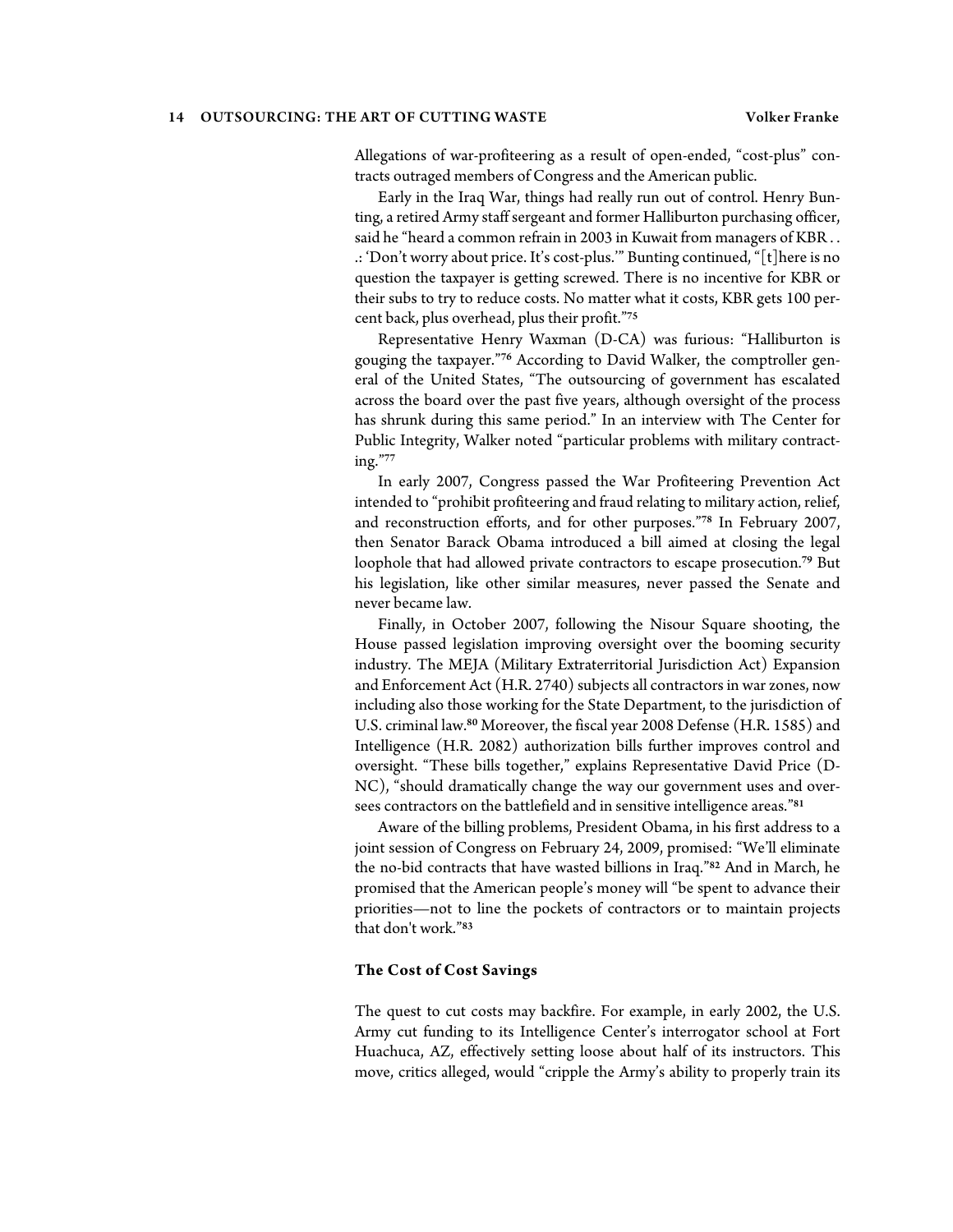counter-intelligence personnel at a time when intelligence assets are sorely needed to fight the war on terrorism."<sup>84</sup> "What's most astonishing," Pratap Chatterjee, managing director of Corpwatch.org, stated in an interview, "is that once they lay these people off, they turn right around and hired a private company to hire these very same people at probably double the pay to come and work as private contractors without being assigned as part of the military command structure, which means they're able to go in as civilians. They don't face court-martial, and they can do what they want."<sup>85</sup>

In response to the Nisour Square shootings, the State Department created a Force Investigation Unit to look into Blackwater contractors' alleged use of force, effectively hiring contractors to investigate possible crimes committed by other contractors. It is like "outsourcing henhouse security to a fox," industry expert David Isenberg opined.<sup>86</sup>

But apart from this conflict of interest, some experts also see a potential violation of the law, because federal acquisition regulations do not permit the hiring of contractors for jobs "considered to be inherently governmental functions," including "the direct conduct of criminal investigations."87

Given the explosion of contracting with little public debate or formal policy decisions, some observers warn that "contractors have become a virtual fourth branch of government."<sup>88</sup> But the problem goes deeper than the flagrant cases of waste and fraud. Watchdog groups allege the following:

- Competition appears to have sharply eroded. A *New York Times* analysis, for example, shows that in 2005 less than half of contracts (48 percent) were competitive, down from 79 percent in 2001.
- Even the most sensitive and secret government jobs are now being outsourced. For instance, some 70 percent of the budget for intelligence collection goes to private contractors.<sup>89</sup>
- The most successful contractors may no longer be "those doing the best work, but those who have mastered the special skill of selling to Uncle Sam."
- Contracting typically results in less public scrutiny, as programs are hidden behind closed corporate doors and are not subject to the provisions of the Freedom of Information Act.<sup>90</sup>

#### **Do not Blame the Messenger**

Although even the most outspoken critics acknowledge that the government cannot function without contractors, the current trend, a recent study of experts appointed by the White House and Congress found, "poses a threat to the government's long-term ability to perform its mission" and could "undermine the integrity of the government's decision making."<sup>91</sup>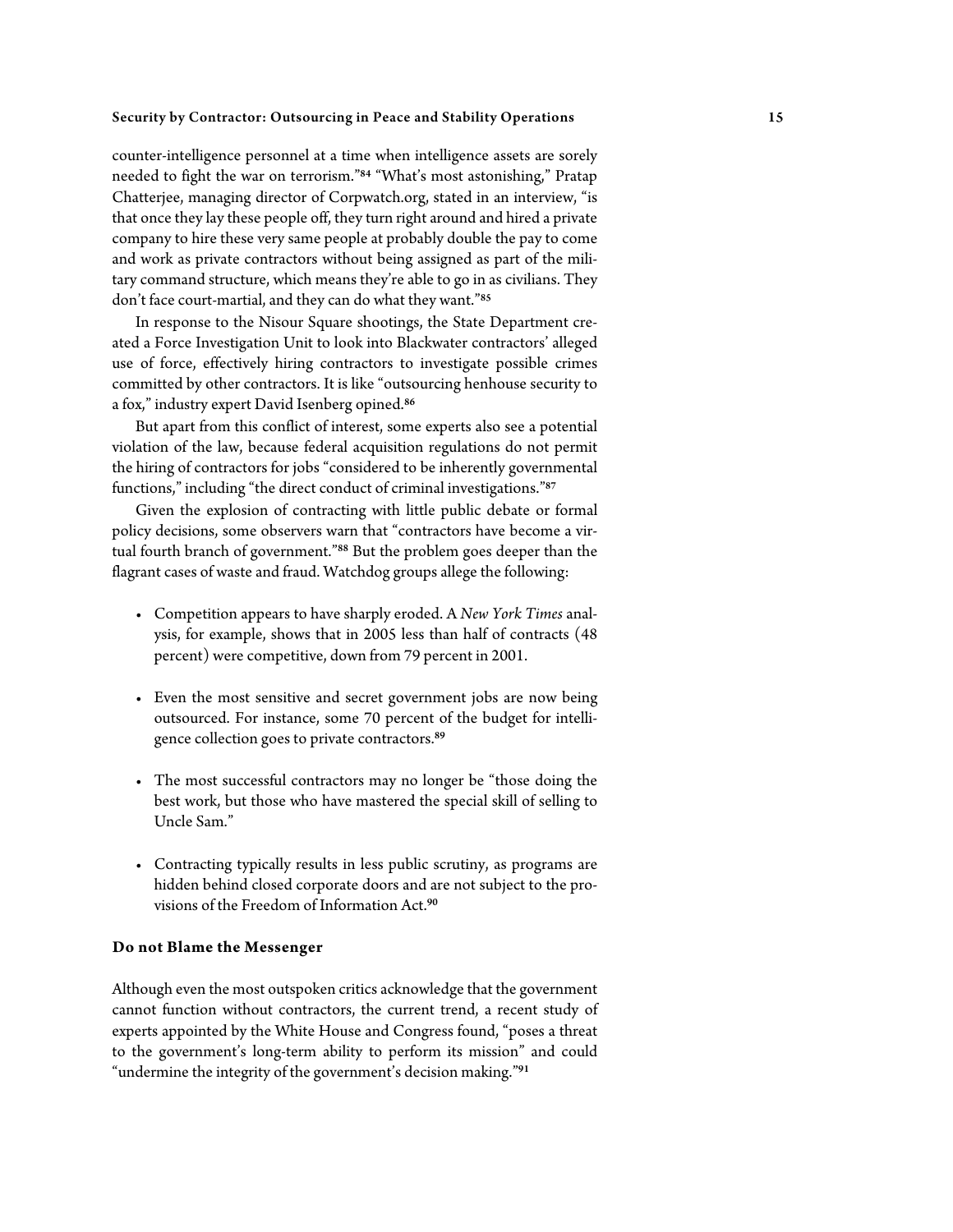But placing all the blame on the contractors would be shortsighted. "Agencies are crippled in their ability to seek low prices, supervise contractors and intervene when work goes off course because the number of government workers overseeing contracts has remained level as spending has shot up."<sup>92</sup>

Indeed, the Commission on Army Acquisition and Program Management in Expeditionary Operations concluded in its October 2007 report: "The Institutional Army has not adjusted to the challenges of providing timely, efficient, and effective contracting support to the force in Operation Iraqi Freedom. . . . Essentially, the Army sent a skeleton contracting force into theater without the tools or resources necessary to adequately support our warfighters."93 This is not surprising, given that the Army cut its contracting workforce in half in the mid-1990s and has kept it stagnant since. Yet, complexity has increased dramatically in the past decade and workload is up by more than 600 percent.<sup>94</sup>

Doug Brooks explains: "If we don't use contractors, then who is going to complete those functions? And if we use contractors, we better get the contracting right. Cost overruns are often related to deficiencies in contract management and oversight. Contractors are often the 'fall guys.' For obvious reasons, you will not point out that problems are actually the client's fault. You make it to the front pages and get hammered in the headlines and you suck it up!"<sup>95</sup> He explains further:

Take the competitive contracts vs. noncompetitive contract numbers with a grain of salt. Often competed contracts have to be modified in such a way that it is administratively easier to simply re-award them to the firm that already won the contract as an 'urgent and compelling' sole-sourced contract. This has been especially true in contingency operations. It saves the government the time and cost of rebidding the contract. And time is usually more important than money in contingency operations.<sup>96</sup>

"It is clear," so the House Appropriations Committee concluded, "that DOD currently lacks the means to provide proper oversight of its service contracts, in part because of an insufficient number of contract oversight personnel."<sup>97</sup> This view is shared by experts in the field. As one former senior army general officer remarked, "In Iraq contract management for non-LOGCAP was a 'pick-up game.' When done at all, it was a secondary function."<sup>98</sup>

#### **CONDUCT UNBECOMING**

To industry members and critics, tighter oversight was long overdue. Singer explains, "Even when contractors do military jobs, they remain private businesses and thus fall outside the military chain of command and justice systems."99 Unlike military units, private companies can decide which contracts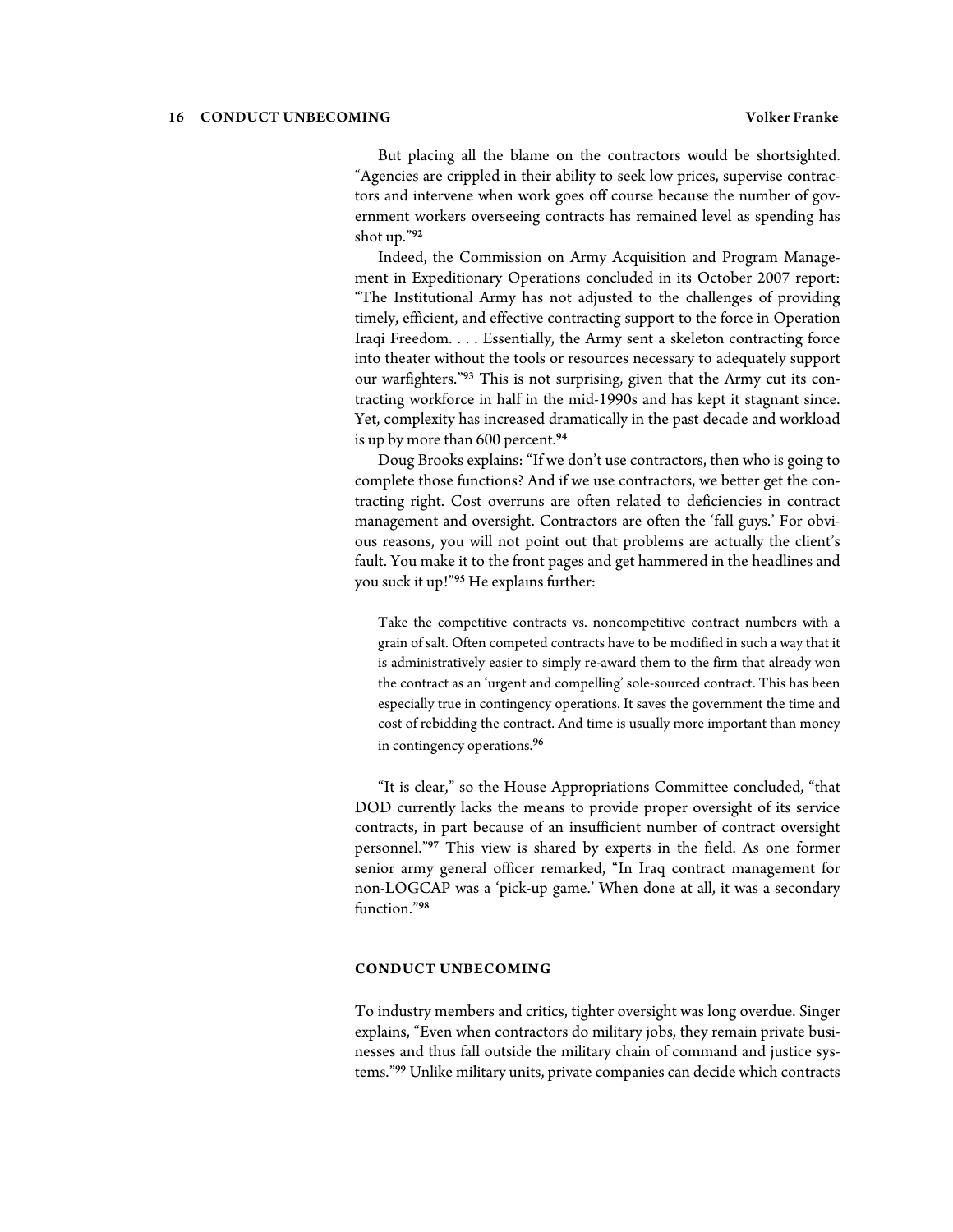to take, and they can walk away from any contract and abandon operations if they become unprofitable or too dangerous. Of course, in doing so, companies may jeopardize their prospects for repeat business.

And indeed, numerous firms delayed, suspended, or ended their operations in Iraq, leaving the military in the lurch to pick up the slack. As James Surowiecki commented in *The New Yorker*, "No contract can guarantee that private employees will stick around in a combat zone. After the Iraq War, some contractors refused assignments to dangerous parts of the country. That left American troops sitting in the mud, and without hot food...."<sup>100</sup>

Moreover, when things go wrong, as they did in Abu Ghraib, holding private contractors accountable for their actions has proven difficult. "It's bad enough," industry watcher David Isenberg concludes, "that the CIA [Central Intelligence Agency] has reverted to torture in its questioning of terrorist suspects and covered up evidence by destroying the tapes; but it's even worse to hand these tasks over to private companies operating under classified contracts that are themselves illegal to disclose and who are answerable only to their stockholders."<sup>101</sup>

The watchdog group Human Rights First arrives at a sobering assessment: "The failure to investigate and prosecute these violent attacks has created a culture of impunity that angers the local population, undermines the military mission, and promotes more abuse by contractors over time."<sup>102</sup>

In its investigation of the Nisour Square shooting, the Federal Bureau of Investigation concluded that at least fourteen out of the seventeen shootings were unjustified and that Blackwater guards had "recklessly violated American rules for the use of lethal force."<sup>103</sup> Iraqi authorities went a step further and characterized the incident as "deliberate murder." Nonetheless, the guards could not be prosecuted under Iraqi law because of an immunity proclamation made by the Coalition Provisional Authority, the governing authority installed by American troops following the invasion.

Dating back to a CPA order from June 2004, contractors working for U.S. agencies were immune to Iraqi law with regard to all actions performed in fulfilment of their contractual obligations. A June 2003 CPA notice specified the status of contractor personnel:

In accordance with international law, the CPA, Coalition Forces and the military and civilian personnel accompanying them, are not subject to local law or the jurisdiction of local courts. With regard to criminal, civil, administrative or other legal process, they will remain subject to the exclusive jurisdiction of the State contributing them to the Coalition.<sup>104</sup>

And CPA Order No. 17 (Section 4.3) specified that non-Iraqi "contractors shall be immune from Iraqi legal process with respect to acts performed by them pursuant to the terms and conditions of a contract or sub-contract thereto." As a consequence, none of the contractors implicated in the Abu Ghraib prison scandal were prosecuted for their abusive interrogation techniques.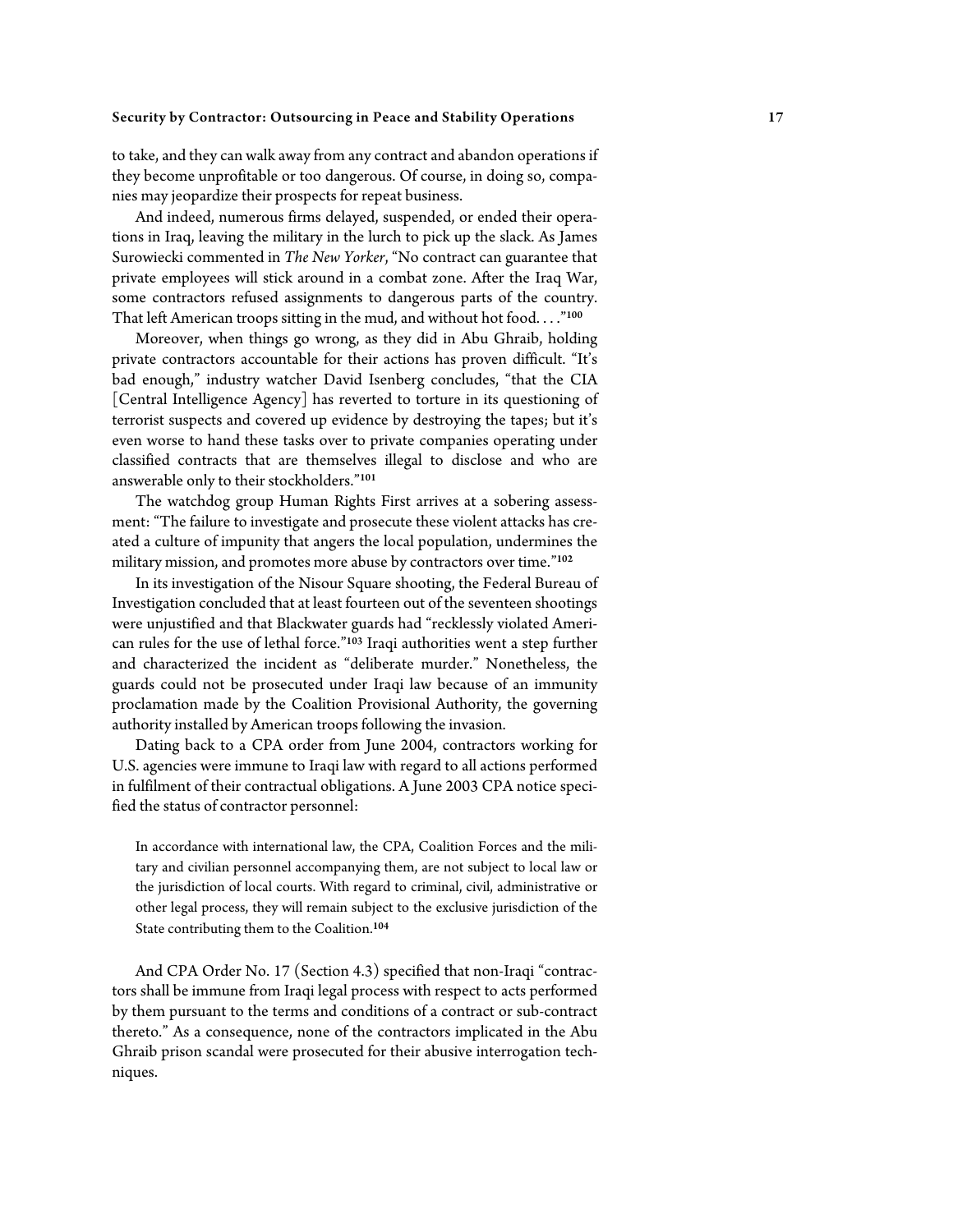Things finally turned around in December 2008 when, in a first application of the MEJA Expansion and Enforcement Act, five Blackwater guards were indicted for their involvement in the Nisour Square shooting. According to Doug Brooks, "Some fifty MEJA cases appear to be pending right now, but that information is confidential. We are quite happy with those developments, but we would like to see an open MEJA process. Ultimately, it would be great to have one comprehensive bill for all contractors."<sup>105</sup>

#### **Self-policing of an Industry**

To date, most disciplinary actions, particularly for minor offences, are still left to the industry. Brooks knows this situation might not be ideal, but "in any environment like that, you don't have the luxury of boards of appeal and courts for minor offences. What happens is the people are fired. Unfortunately, that's what you have to do in this environment."<sup>106</sup>

The International Peace Institute admonishes that "the absence of effective regulation leaves responsible industry players and investors without the guidance they require, and allows less responsible players to indulge in contractual fraud and price gouging, and to hide the true social and economic costs of their activities—including violations of human rights and international humanitarian law."<sup>107</sup>

Even the very latest regulatory schemes fall short of providing comprehensive mechanisms for controlling the behavior of security firms or of individual contractors. In September 2008, seventeen states, including the United States, finalized the so-called Montreaux Document, the first international document to describe international law as it applies to the activities of private military and security companies whenever these are present in the context of an armed conflict.<sup>108</sup> Itself not legally binding, the Montreaux Document provides important guidance to states—there is no comparable guidance tailored to the industry. But "The absence of effective standards enforcement arrangements," the International Peace Institute concludes, "casts a pall over the industry as a whole, exposing it to claims that it does not respect human rights."<sup>109</sup>

While there is currently no regulatory industry standard, there are strong incentives for companies to monitor their employees' behavior and adopt self-regulating mechanisms to strengthen transparency, accountability, and predictability. Many, but far from all, of the private security firms operating in Iraq adhere to the IPOA's Code of Conduct, developed as an ethical standard for corporate members operating in conflict/postconflict environments. The Code of Conduct pledges IPOA members to respect human rights; operate with integrity, honesty, and fairness; recognize and support legal accountability; work only for legitimate and recognized governments, international and nongovernmental organizations, and lawful private companies; and ensure adequate training and vetting of their personnel.<sup>110</sup>

As of March 2009, the IPOA serves a total of fifty-three corporate members, all of whom have signed its Code of Conduct and have pledged to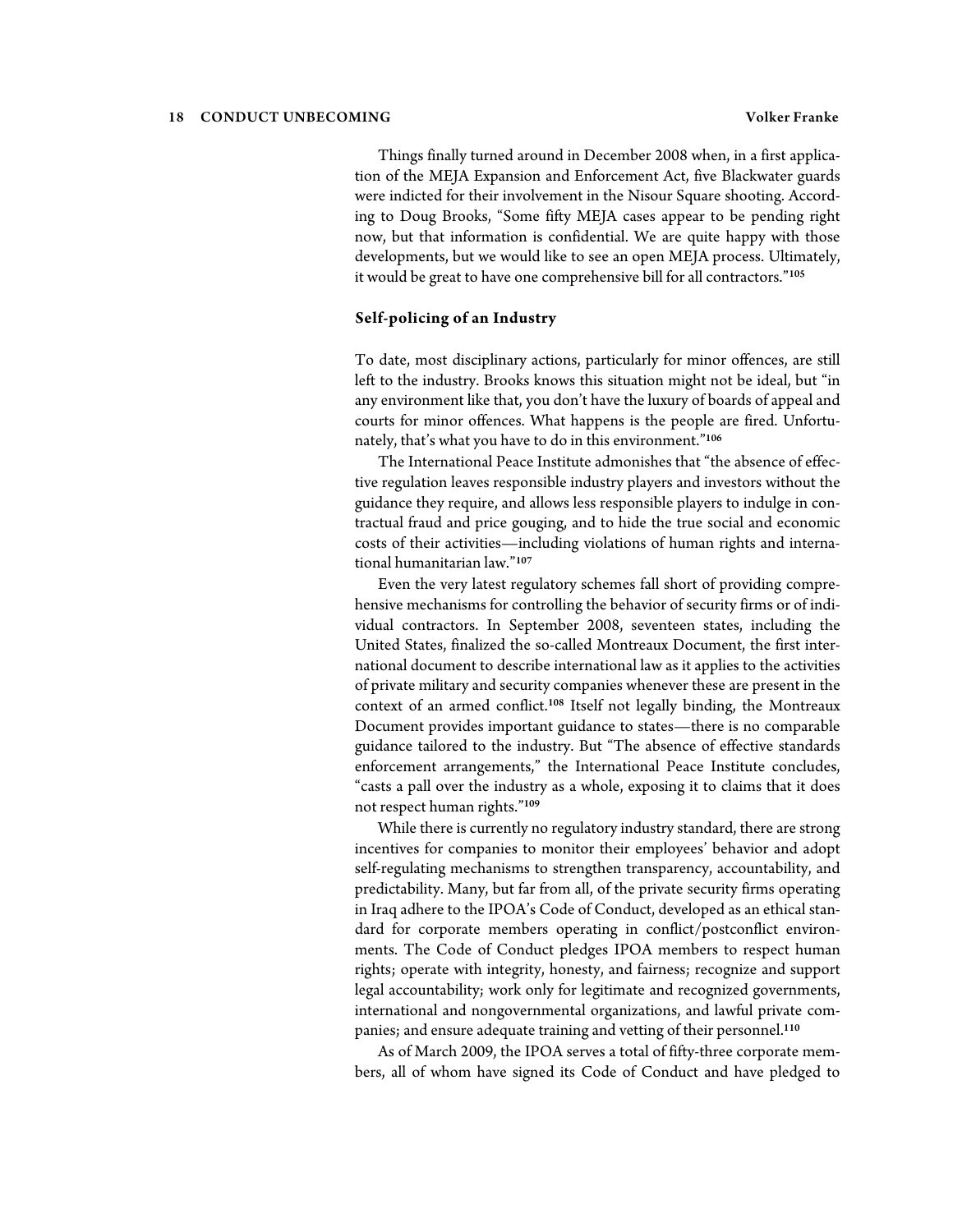abide by the ethical standards established therein. And self-regulation seems an attractive choice for many companies. IPOA membership has more than doubled since 2006. Roland Vargoega, owner and president of Dynsec Group, affirms: "Our membership in IPOA has helped differentiate our company by the fact that our clients can see that we live up to the highest standard within the industry. By such, IPOA has helped us win contracts."<sup>111</sup>

And Brooks affirms, "[o]ne of the great misconceptions is that the industry seeks to evade laws, regulations and accountability. In fact, rules and guidelines can make commercial operations far easier, more predictable and simpler. They also serve as a barrier for entry to less professional companies and limit the ability of those firms to tarnish the entire industry."<sup>112</sup>

However, at this time, there is no uniform evaluation of the IPOA or similar corporative codes or their implementation by government agencies. Notably though, Blackwater is missing from the IPOA member roster.<sup>113</sup>

#### **LIST OF ACRONYMS**

| CBO         | Congressional Budget Office                       |
|-------------|---------------------------------------------------|
| <b>CIA</b>  | Central Intelligence Agency                       |
| <b>CPA</b>  | Coalition Provisional Authority                   |
| <b>CFS</b>  | Contractor field services                         |
| <b>DOD</b>  | Department of Defense                             |
| ESS         | Eurest support services                           |
| <b>FBI</b>  | Federal Bureau of Investigation                   |
| <b>IPOA</b> | <b>International Peace Operations Association</b> |
| <b>KBR</b>  | Kellogg, Brown & Root                             |
| LOGCAP      | Logistics Civil Augmentation Program              |
| MEJA        | Military Extraterritorial Jurisdiction Act        |
| <b>MRE</b>  | Meal-ready-to-eat                                 |
| PMC         | Private Military Contractor                       |
| PSC         | Private security company                          |
| QDR         | Quadrennial Defense Review                        |
| <b>SEAL</b> | Sea, Air, Land                                    |
| USIS        | U.S. Information Service                          |

### **ENDNOTES**

**1.** Jeremy Scahill, *Blackwater: The Rise of the World's Most Powerful Mercenary Army* (New York: Nation Books, 2007).

**2.** Doug Brooks, "Recipe for Success," *Journal of International Peace Operations*, 4, 2 (Sept.-Oct. 2008): p. 6.

**3.** Robert D. Kaplan, "Outsourcing Conflict," TheAtlantic.com, September 2007, http://www.theatlantic.com/doc/200709u/kaplan-blackwater (accessed February 25, 2009).

**4.** Congressional Budget Office, "Contractors' Support of U.S. Operations in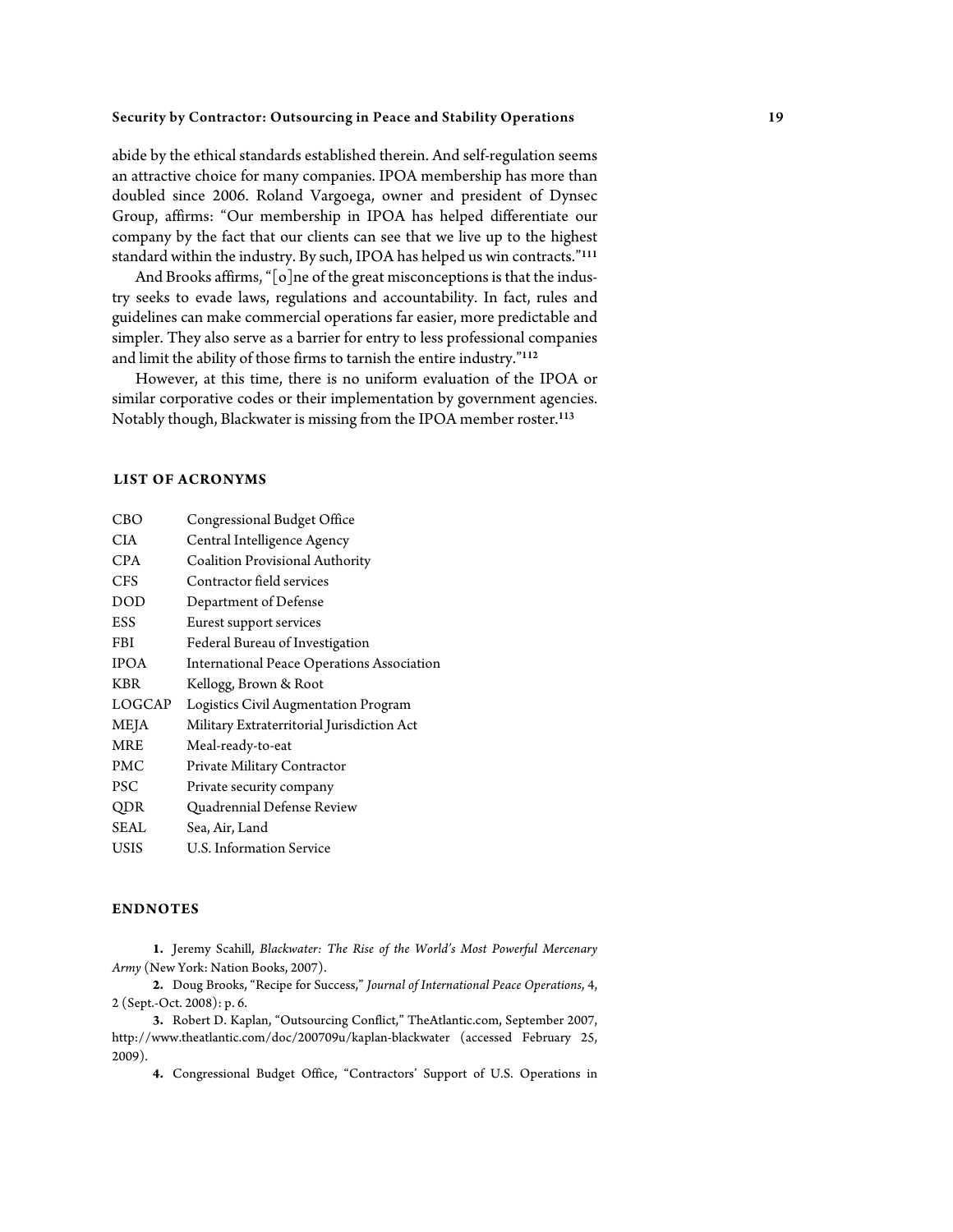Iraq," August 2008, http://www.cbo.gov/ftpdocs/96xx/doc9688/08-12-IraqContractors. pdf (accessed March 31, 2009).

**5.** House Committee on Oversight and Government Reform, "Memorandum," October 1, 2007, p. 1, http://oversight.house.gov/documents/20071001121609.pdf (accessed March 30, 2009).

**6.** James Risen and Timothy Williams, "U.S. Looks for Blackwater Replacement in Iraq," *New York Times*, January 30, 2009, p. A1.

**7.** "Iraqi leader suggests U.S. Embassy cut ties with Blackwater," *USA Today*, September 20, 2007, http://www.usatoday.com/news/world/iraq/2007-09-19-black water-almaliki N.htm?csp=34 (accessed May 27, 2009).

**8.** Farah Stockman, "Contractors in War Zones lose Immunity," *Boston Globe*, January 7, 2007, http://www.boston.com/news/world/articles/2007/01/07/contrac tors in war zones lose immunity/ (accessed May 27, 2009).

**9.** CBO, "Contractors' Support of U.S. Operations in Iraq" (Washington, DC: August 2008), p. 1. The CBO study pointed out that the contractor-military ratio was also 1:1 (at twenty thousand estimated personnel) during the reconstruction efforts in the Balkans. See page 13 of the study.

**10.** See www.icasualties.org, here specifically http://icasualties.org/Iraq/Con tractors.aspx. For further information, see also http://www.dbacomp.com/Casualties.html (both accessed June 2, 2009).

**11.** Peter W. Singer, *Corporate Warriors: The Rise of the Privatized Military Industry*, updated edition (Ithaca and London: Cornell University Press, 2008), p. 19.

**12.** These troops were called Hessians, since more than half of them originated from the German district of Hesse-Kassel.

**13.** See http://www.humanrightsfirst.org/us\_law/pmc/pages.asp?country=us&id =10&misc1=exec-sum (accessed March 26, 2009). Readers ought to note that the contractor ratios in earlier conflicts (for example, the Korean War or World War II) were much lower, since reconstruction efforts began only after the fighting had ended, while in Iraq, Afghanistan, and the Balkans, reconstruction and military operations are/being/were undertaken simultaneously.

**14.** CBO, "Logistics Support for Deployed Military Forces" (Washington, DC: October 2005), http://www.cbo.gov/ftpdocs/67xx/doc6794/10-20-MilitaryLogistics Support.pdf (accessed March 31, 2009).

**15.** Ibid., p. 1.

**16.** CBO, "Logistics Support," p. 2.

**17.** Quoted in ibid., p. 2.

**18.** CBO, "Logistics Support."

**19.** Peter W. Singer, "Outsourcing War," *Foreign Affairs* (March/April 2005): p. 120.

**20.** Bonn International Center for Conversion, *Conversion Survey 2005* (Baden-Baden: Nomos, 2005).

**21.** Herbert Wulf, *Internationalizing and Privatizing War and Peace* (Baden-Baden: Nomos, 2005).

**22.** Singer, *Corporate Warriors,* pp. 20, 38.

**23.** Ibid., p. 49.

**24.** The phrase and the hope for a new world order were initially stated by President George H. W. Bush in a speech before the United Nations (UN) General Assembly in 1990. For details, see Robert W. Gregg, *About Face? The United States and the United Nations* (Boulder, CO: Lynne-Rienner Publishers, 1993), pp. 135–136.

**25.** Robert Kaplan, *The Coming Anarchy: Shattering the Dreams of the Post Cold War* (New York: Random House, 2000).

**26.** Paul Collier, *The Bottom Billion: Why the Poorest Countries are Failing and What*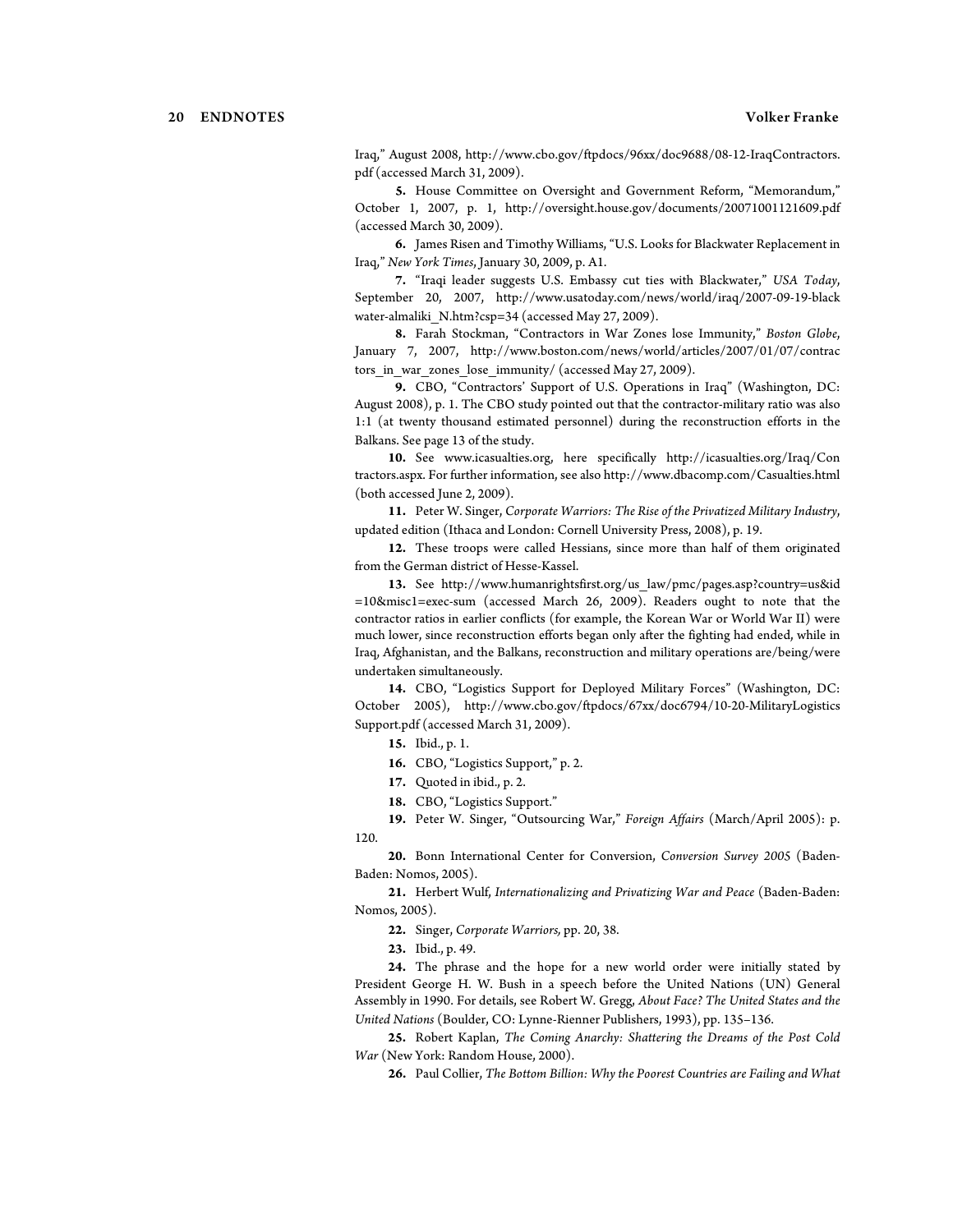*Can Be Done About It* (Oxford: Oxford University Press, 2007).

- **27.** Singer, *Corporate Warriors*, p. 51.
- **28.** Singer, *Corporate Warriors*, pp. 88–100.

**29.** With plenty of highly skilled individuals with military training looking for employment and a rapidly expanding global security market, companies offering combat and combat support services blossomed in the mid-1990s. Early success stories included the South African-based company Executive Outcomes, whose engagement forced negotiations in Angola and facilitated the end of fighting in Sierra Leone. For further detail, see also Wulf, *Internationalizing and Privatizing War and Peace*; and David Keen, *Conflict and Collusion in Sierra Leone* (London, New York: James Currey Publishers, 2005).

**30.** Doug Brooks, Testimony before the House of Representatives, Committee on Oversight and Government Reform, June 13, 2006, http://ipoaonline.org/en/gov/ipoashays.pdf (accessed March 30, 2009).

**31.** Tish Durkin, "Heavy Metal Mercenary," *Rolling Stone*, Sept. 9, 2004, www.rollingstone.com/politics/story/6477829/heavy\_metal\_mercenary (accessed March 19, 2009).

- **32.** Singer, *Corporate Warriors*, p. 40.
- **33.** Quoted in Scahill, *Blackwater*, p. 146.
- **34.** Brooks, "Testimony," p. 3.

**35.** Geneva Convention, Additional Protocol 1, Article 47, http://www.unhchr.ch/ html/menu3/b/93.htm (accessed March 31, 2009).

**36.** See "Private Security Companies Engaging in New Forms of Mercenary Activity, Says UN Working Group" (Geneva: UN press release, November 6, 2007), http:/ /www.unhchr.ch/huricane/huricane.nsf/view01/

AC7F341BE422A006C125738B0055C48C?opendocument (accessed June 2, 2009).

**37.** Alexander G. Higgins, "US rejects UN Mercenary Report," *USA Today*, October 17, 2007, http://www.usatoday.com/news/world/2007-10-17-3392316246\_ x.htm (accessed June 2, 2009).

**38.** Quoted in Scahill, *Blackwater*, p. 146.

- **39.** See http://www.unitedpmc.com/companies.htm (accessed March 26, 2009).
- **40.** Quoted in Scahill, *Blackwater*, p. 146.
- **41.** Ibid., p. 146.

**42.** Interview with the author on background, March 26, 2009.

**43.** Robert Young Pelton, *Licensed to Kill: Hired Guns in the War on Terror* (New

York: Three Rivers Press, 2007), p. 95.

**44.** Ibid., p. 92.

**45.** Interview with the author on background, March 26, 2009.

**46.** The text of the speech is available at http://www.thefreelibrary.com/\_/print/ PrintArticle.aspx?id=98124731 (accessed March 27, 2009).

**47.** Charles Moskos, "From Institution to Occupation: Trends in Military Organization," *Armed Forces & Society* 4 (Winter 1977): pp. 41–50.

**48.** Quoted in "Tomgram: Pratap Chatterjee, Inheriting Halliburton's Army," February 19, 2009, http://www.tomdispatch.com/post/175036/pratap\_chatterjee\_ inheriting\_halliburton\_s\_army (accessed March 27, 2009).

**49.** Ibid.

**50.** Quoted in House Committee on Oversight and Government Reform, "Memorandum," p. 14.

**51.** Quoted in Scahill, *Blackwater*, p. 24.

**52.** Thomas Frank, "Government by Contractor is a Disgrace," *Wall Street Journal,* November 26, 2008, http://online.wsj.com/article/SB122765980278958481.html (accessed March 24, 2009).

**53.** Doug Brooks, e-mail to the author, April 4, 2009.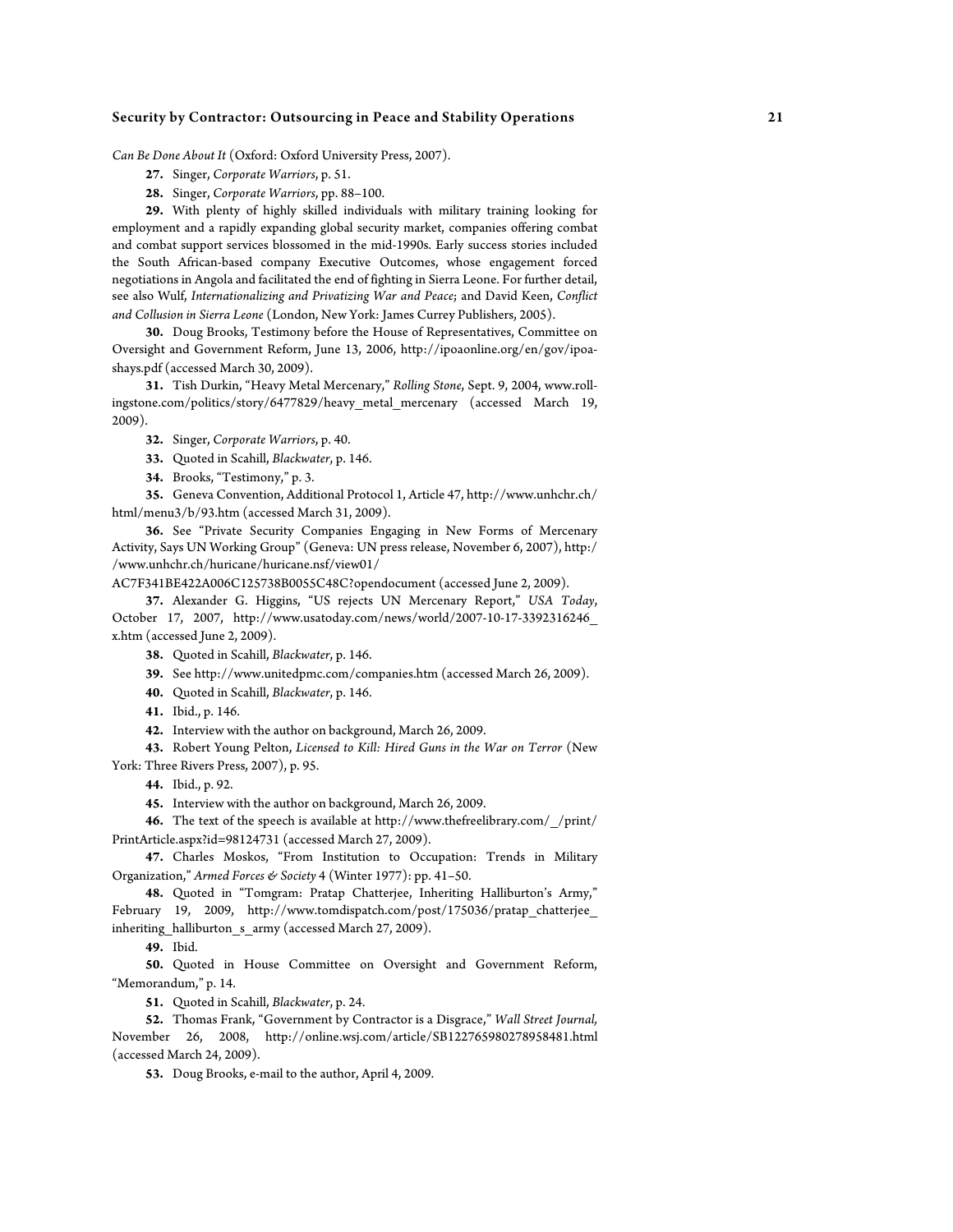**54.** Quoted in Frank, "Government by Contractor," http://online.wsj. com/ article/SB122765980278958481.html (accessed March 25, 2009). For further detail on the findings of the Grace Commission, see also http://www.uhuh.com/taxstuff/ gracecom.htm, and http://www.thetruthnews.info/GraceCommissionReport.pdf (both accessed March 25, 2009).

**55.** Ibid.

**56.** Executive Office of the President, Office of Management and Budget, "The President's Management Agenda" (Washington, DC, 2002), p. 17, http://www.mbe. doe.gov/me2-1/a76/PresMgmtInit.pdf (accessed March 19, 2009).

**57.** The text of the speech is available at http://www.defenselink.mil/speeches/ speech.aspx?speechid=430.

**58.** Department of Defense, "Quadrennial Defense Review Report," September 30, 2001, p. 53, http://www.defenselink.mil/pubs/pdfs/qdr2001.pdf (accessed March 30, 2009).

**59.** Ibid., pp. 53–54.

**60.** More detail on LOGCAP can be found at http://www.global security.org/ military/agency/army/logcap.htm (accessed February 19, 2009).

**61.** For further detail, see http://www.army.mil/-news/2009/03/27/18864-armysegues-from-logcap-iii-to-iv/ (accessed June 02, 2009).

**62.** CBO, "Logistics Support for Deployed Military Forces." LOGCAP III was awarded as a cost-plus-award-fee contract. As such, the contractor is reimbursed "for all reasonable, allowable, and allocable costs to perform the work, plus a base fee and an award fee," based on successive award bands ranging from "average" to "excellent." LOGCAP III was designed with a 1 percent profit margin and an additional 2 percent bonus for "excellent" work.

**63.** See http://www.army.mil/-news/2009/03/27/18864-army-seguesfrom-logcap-iii-toiv/ (accessed June 2, 2009).

**64.** Government Accountability Office, "Contingency Contracting: DOD, State, and USAID Contracts and Contractor Personnel in Iraq and Afghanistan" (Washington, DC: GAO, September 19, 2008), http://www.gao. gov/new.items/d0919.pdf (accessed February 23, 2009).

**65.** CBO, "Logistics Support for Deployed Military Forces."

**66.** Brooks, "Testimony." Revising his initial estimates, Brooks now acknowledges that "it is unlikely that PSCs in Iraq ever did much more than \$1 billion in business a year, and globally maybe \$2 billion at the most." Doug Brooks e-mail to the author, April 4, 2009.

**67.** House Committee on Oversight and Government Reform, "Memorandum."

**68.** CBO, "Contractors' Support," p. 14.

**69.** Ibid., p. 14.

**70.** Doug Brooks, interview with the author, March 25, 2009.

**71.** Erik Eckholm, "The Reach of War: Congress; Auditors testify about Waste in Iraq Contracts," *New York Times*, June 16, 2004, http://www.nytimes.com/2004/06/16/ world/the-reach-of-war-congress-auditors-testify-about-waste-in-iraq-contracts.html?sec= &spon=&pagewanted=all (accessed March 30, 2009).

**72.** Joseph Neff and Jay Price, "Contractors in Iraq make Costs balloon: Extensive Paramilitary Work earns Profit on several Levels," *News & Observer* (Raleigh, NC), Oct. 24, 2004, p. 1, http://www.newsobserver.com/front/story/241329.html (accessed February 23, 2009).

- **73.** Ibid., p. 1.
- **74.** Singer, "Outsourcing War," p. 124.
- **75.** Quoted in Neff and Price, "Contractors in Iraq make Costs balloon," p. 1.
- **76.** Quoted in Eckholm, "The Reach of War."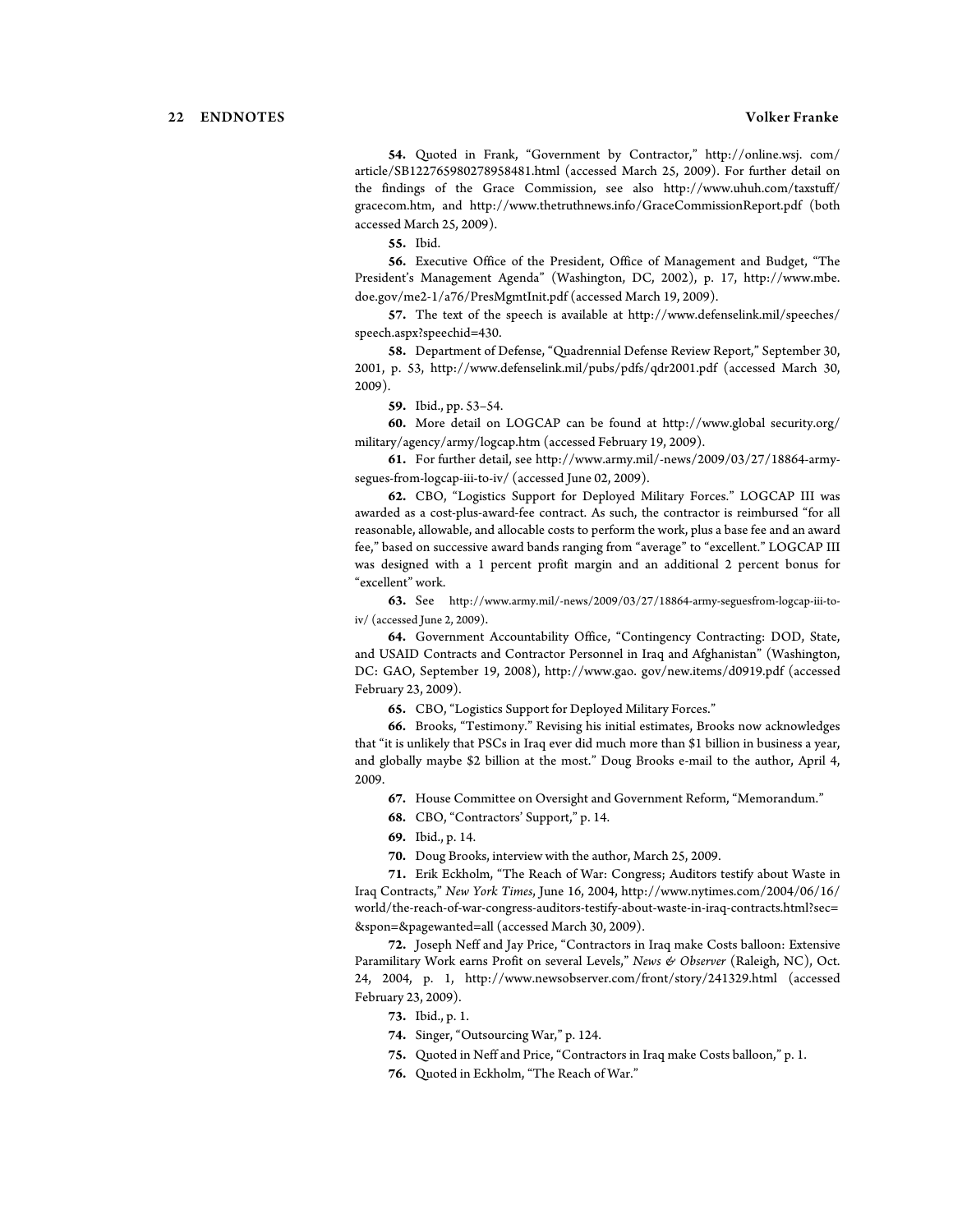**77.** Bill Buzenberg, "Baghdad Bonanza: The Top 100 Private Contractors in Iraq and Afghanistan" (Washington, DC: The Center for Public Integrity), http:// projects.publicintegrity.org/wowII/ (accessed February 25, 2009).

**78.** The text of the legislation is available at http://frwebgate.access.gpo. gov/cgibin/getdoc.cgi?dbname=110\_cong\_bills&docid=f:s119is.txt.pdf (accessed March 27, 2009). For detail on the Senate bill, see http://leahy.senate.gov/press/200701/ 010407b.html (accessed June 2, 2009).

**79.** The text of the bill is available at http://www.govtrack.us/congress/ billtext.xpd?bill=s110-674 (accessed June 02, 2009).

**80.** See http://www.govtrack.us/congress/bill.xpd?bill=h110-2740&tab= summary (accessed March 19, 2009).

**81.** See http://price.house.gov/list/press/nc04\_price/121207.shtml (accessed March 27, 2009).

**82.** Barack Obama, "Address to Joint Session of Congress," February 24, 2009, http://www.whitehouse.gov/the\_press\_office/Remarks-of-President-Barack-Obama-Address-to-Joint-Session-of-Congress/ (accessed February 25, 2009).

**83.** See http://www.whitehouse.gov/blog/09/03/04/priorities\_not-lining-the-Pockets-of-Contractors/ (accessed March 27, 2009).

**84.** Jon Dougherty, "Army to cut funding for Intelligence School?" WorldNetDaily, January 30, 002, http://www.worldnetdaily.com/news/article.asp?ARTICLE\_ ID=26243 (accessed March 18, 2009).

**85.** . Pratap Chatterjee, interview with Democracy Now, May 12, 2004; transcript at http://www.democracynow.org/2004/5/12/private\_contractors\_ and\_torture\_at\_abu (accessed March 18, 2009).

**86.** David Isenberg, "Dogs of War: Who watches the watchers?" *Middle East Times*, October 17, 2008, http://www.metimes.com/Security/2008/10/17/dogs\_of\_war\_who\_ watches\_the\_watchers/4aaf/ (accessed March 25, 2009).

**87.** For further detail, see Office of Federal Procurement Policy, Policy Letter 92-1, http://www.whitehouse.gov/omb/procurement/policy\_letters/92-1\_092392.html (accessed June 2, 2009); a list of inherently government functions is provided in Appendix A. The Project on Government Oversight has posted the full and unedited U.S. Information Service (USIS) contract on its Web site. The contract specifies that USIS is to assist the Regional Security Office in Baghdad by "investigating incident scenes; interviewing witnesses, collecting and analyzing evidence; preparing detailed, accurate and concise written reports; testifying in judicial and administrative proceedings; analyzing incidents for compliance with policy, laws and regulations; reviewing incidents for identifiable patterns or notable deficiencies in policy, training or procedures; maintaining case files and tracking the status of investigations; preparing statistical reports and providing other investigative-related services." For further detail, see http:// pogoarchives.org/m/co/usis-contract-20080601. pdf (accessed March 25, 2009).

**88.** Ibid.

**89.** See also Tim Shorrock, *Spies for Hire: The Secret World of Intelligence Outsourcing* (New York: Simon & Schuster, 2008); and Frank, "Government by Contractor is a Disgrace."

**90.** Ibid.

**91.** Scott Shane and Ron Nixon, "US: In Washington, Contractors Take on Biggest Role Ever," *New York Times*, February 4, 2007.

**92.** Ibid.

**93.** The report is available at http://www.army.mil/docs/Gansler\_Com mission Report Final 071031.pdf, here p. 8 (accessed March 26, 2009).

**94.** The dollar value of army contracts increased by 331 percent (from \$23.3 billion in 1992 to \$100.6 billion in 2006) and the number of contract actions increased 654 percent (from 52,900 to 398,700) over the same period. See ibid., p. 30.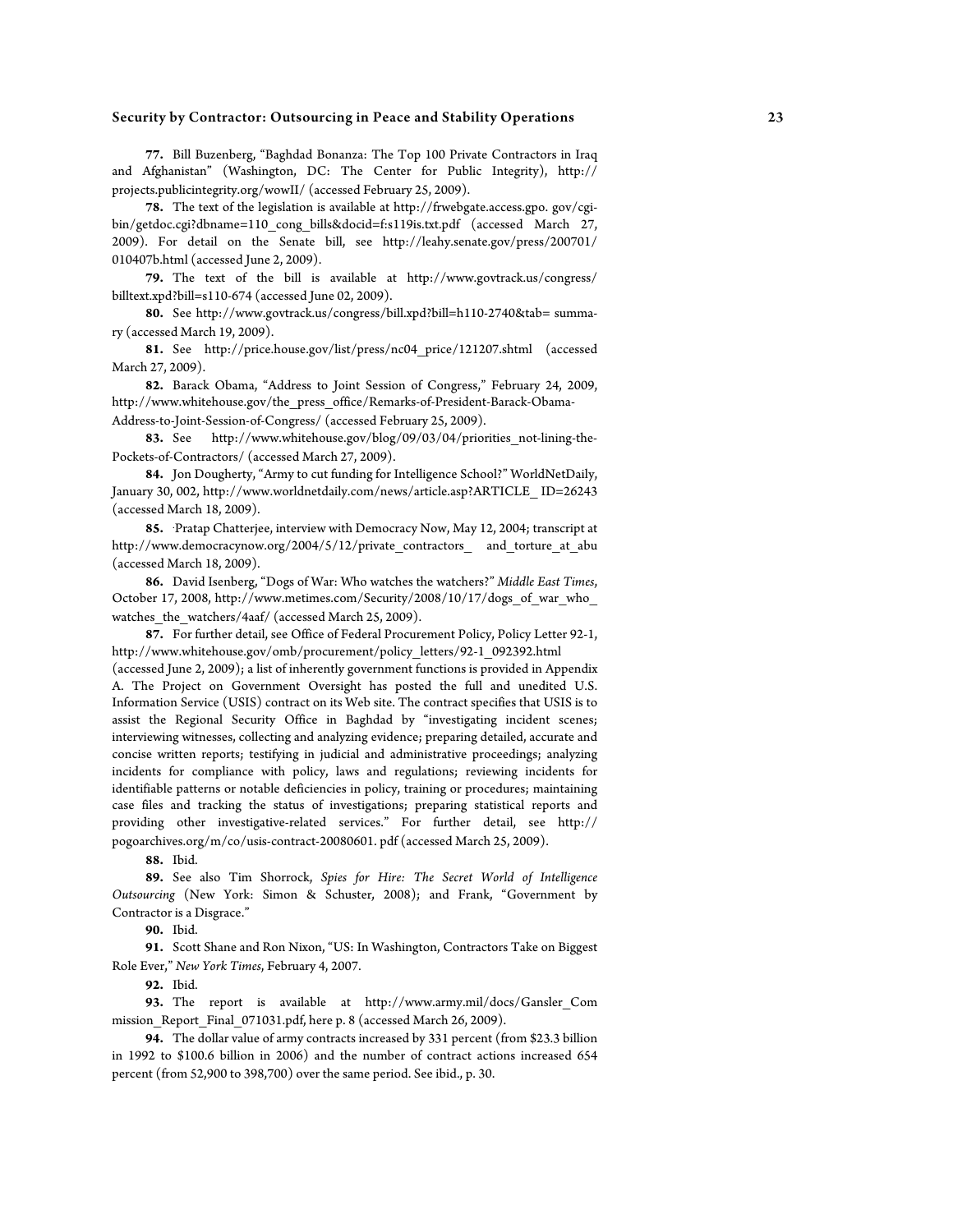**95.** Doug Brooks, interview with the author, March 25, 2009.

**96.** Doug Brooks, e-mail comment to the author, April 4, 2009.

**97.** Gansler Commission Report, p. 42.

**98.** Ibid., p. 41.

**99.** Singer, "Outsourcing War," p. 124.

**100.** Quoted in David Isenberg, "A Government in Search of Cover: PMCs in Iraq," Conference paper, prepared for "Market Forces: Regulating Private Military Companies (New York: New York University School of Law, Institute for International Law and Justice), March 23–24, 2006, p. 5, http://www.basicint.org/pubs/Papers/pmcs0603.pdf (accessed March 30, 2009).

**101.** David Isenberg, "Dogs of War: Inherently governmental?" *United Press International*, May 9, 2008, http://www.corpwatch.org/article.php? id=15028 (accessed March 25, 2009).

**102.** Human Rights First, "Private Security Contractors at War: Ending the Culture of Impunity" (New York, January 15, 2008), p. iii,

**103.** Ginger Thompson and James Risen, "US: Plea by Blackwater Guard Helps Indict Others," *New York Times*, December 9, 2008, http://www. nytimes.com/2008/12/ 09/washington/09blackwater.html?ref=world (accessed March 30, 2009).

**104.** The texts of the CPA orders can be found at http://www.pscai.org/ cpadocs.html (accessed March 19, 2009).

**105.** Doug Brooks, interview with the author, March 25, 2009.

**106.** Peter Spiegel, "Iraq: No Contractors facing Abu Ghraib Abuse Charges," *Financial Times*, August 9, 2005, http://www.corpwatch.org/article.php?id=12535 (accessed March 18, 2009).

**107.** James Cockayne, et al., "Beyond Market Forces: A Feasibility Study for a Standards Implementation and Enforcement Framework for the Global Security Industry" (New York: International Peace Institute, September 8, 2008), p. x, http:// www.unwg.rapn.ru/en/analytics/IPI\_Study\_-\_EXEC\_SUMM\_CONSULT\_DRAFT.pdf (accessed March 30, 2009).

**108.** The Montreaux Document is the product of an initiative launched cooperatively by the Swiss government and the International Committee of the Red Cross. It was developed in a series of meetings between 2006 and 2008, with the participation of experts from seventeen governments and in consultation with representatives of civil society and of the private military and security industry. The document reaffirms the obligation for states to ensure that private military and security companies operating in armed conflicts comply with international humanitarian and human rights law. The document lists some seventy recommendations, derived from good state practice, including verifying the track record of companies and examining the procedures they use to vet their staff. The text of the document is available at http://www.icrc.org/web/eng/ siteeng0.nsf/htmlall/montreux-document-170908/\$FILE/Montreux-Document-eng.pdf (accessed June 2, 2009).

**109.** Cockayne et al., "Beyond Market Forces," p. 5.

**110.** The latest version of the IPOA Code of Conduct, adopted in February 2009, is available at http://www.ipoaworld.org/eng/codeofcon ductv12en.html (accessed March 29, 2009).

**111.** See http://ipoaworld.org/eng/testimonials.html (accessed March 19, 2009).

**112.** Brooks, "Testimony," p. 3.

**113.** An updated membership list is available at http://ipoaworld.org/eng/ memberslist.html (accessed March 19, 2009).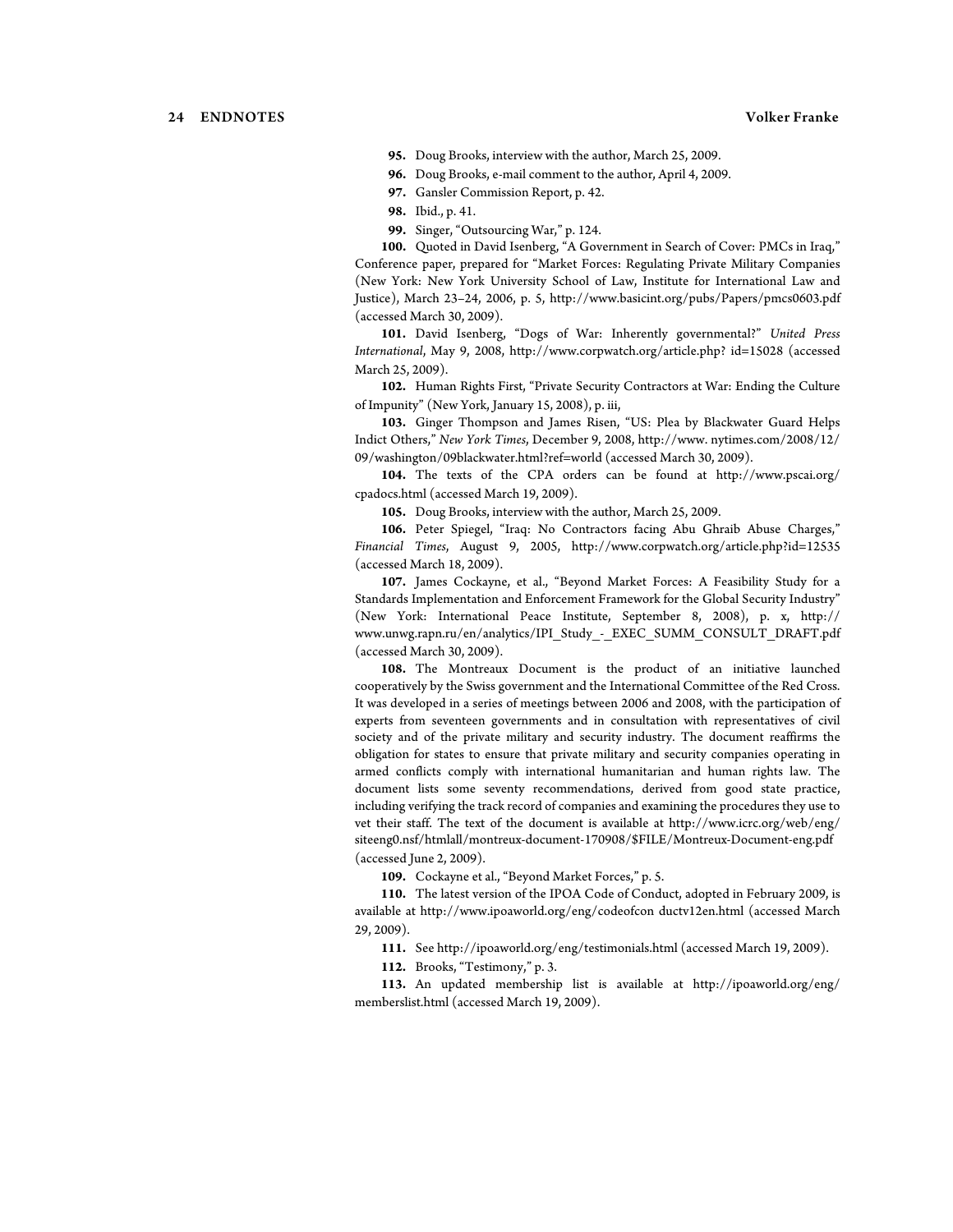CASE STUDY NO. 1 - TEACHING NOTES COMPLEX OPERATIONS CASE STUDIES SERIES

## **Security by Contractor: Outsourcing in Peace and Stability Operations**

Volker Franke Department of Political Science & International Affairs Kennesaw State University

#### **ABSTRACT**

This case examines the benefits and limitations of outsourcing peace and stability functions to a rapidly growing private sector and illustrates implications for civil-military cooperation in complex operations. The case traces the history and rise of the security industry, categorizes the types of firms providing security and security support services, illustrates the reasons and motivations for individuals to seek employment as security contractors, and discusses implications of the growing market for privatizing security on the U.S. military. Finally, the case explores the advantages and shortcomings of outsourcing security functions and illustrates some of the dilemmas associated with "security by contract." Among others, the case wrestles with the following questions: What is the global security industry, and where did it come from? What are the roles of contractors in complex operations? What are the advantages and disadvantages of outsourcing security functions? What are the domestic and international policy implications?

#### **BACKGROUND**

Outsourcing government functions to the private sector is by no means a new phenomenon. And hiring individuals for warfighting purposes is as old as fighting wars itself. But never before in history have private contractors individual or corporate—played such a central role in providing services in support of military missions as they do today. Indeed, there are currently more contractors working for private security firms in Iraq than there are military troops. And with the Obama administration's planned withdrawal of U.S. forces from Iraq, the balance between security provision through government and the private sector is likely to shift further in favor of the latter.

Supporters and critics of the booming global security industry agree that the industry has established itself as an important player in international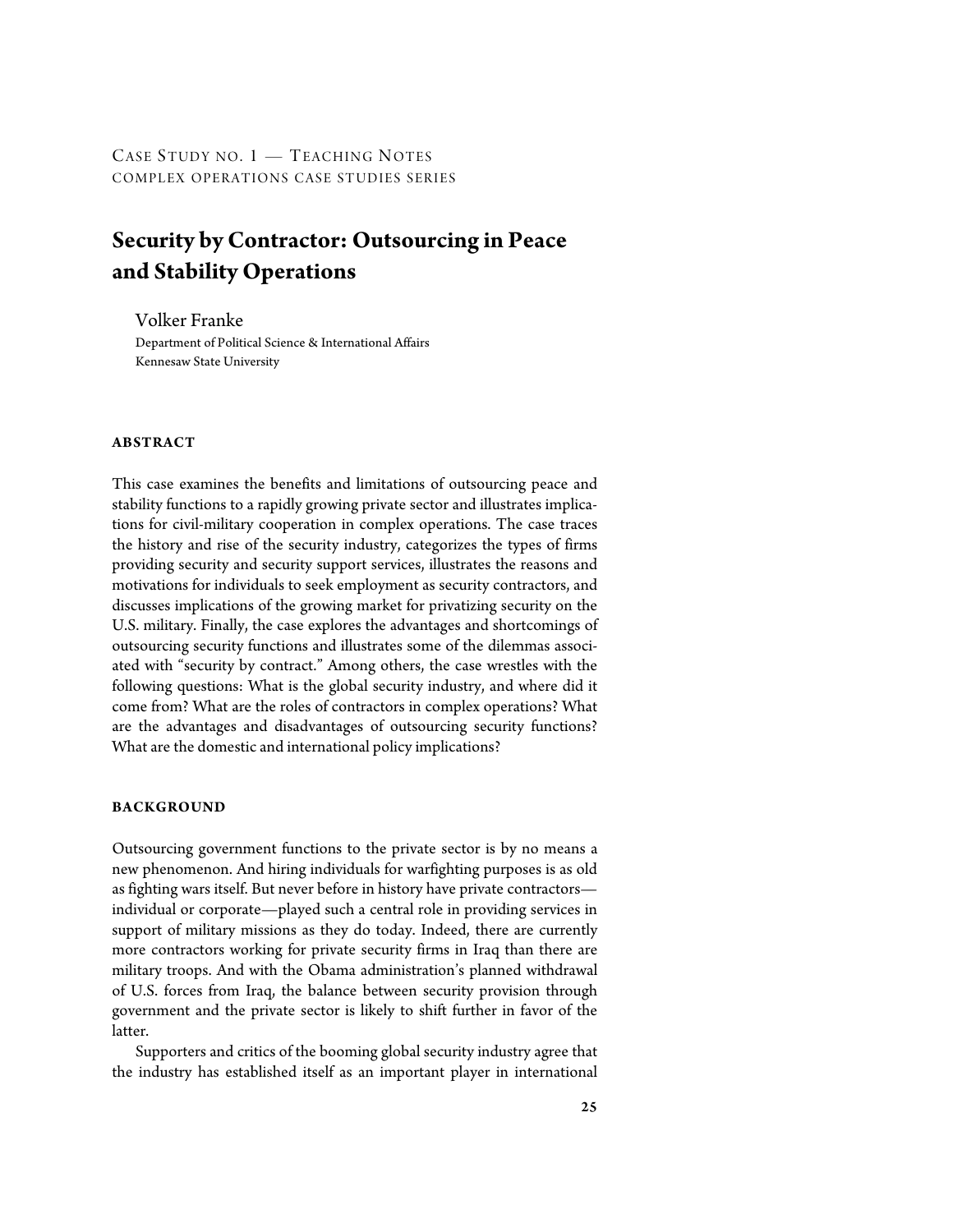#### 26 THE PURPOSE OF THE CASE Volker Franke

security. Especially when it comes to conducting complex contingency or peace and stability operations, outsourcing some of the security functions traditionally fulfilled by the military is becoming a viable, flexible, speedy, and cost-effective alternative to deploying troops. As the IPOA's Doug Brooks provocatively points out: "Every military that expects to be relevant beyond its national borders in the future will be working with the private sector."

But growing demand for private security services has come at a price: As of March 2009, there were 447 confirmed contractor casualties in Iraq, compared to a total of more than 4,500 soldiers—more than 4,200 of which are Americans (see www.icasualties.org). In addition, the industry has been riddled with criticism for waste, fraud, and abuse.

#### **THE PURPOSE OF THE CASE**

The purpose of this case as a teaching tool is to familiarize students with issues related to the **outsourcing of security functions** to the private sector and to raise questions such as the following:

- What is the global security industry, and where did it come from?
- What are the roles of contractors in complex operations?
- What are the advantages and disadvantages of outsourcing security functions?
- What motivates individuals to seek employment with a private firm?
- What are the domestic and international policy implications of using security contractors to fulfill military/military support functions?

Moreover, the case presents a number of **policy dilemmas** posed by the trend to outsource security, including

- the industry's orientation toward profit maximization, which may not always line up with the client's interest or the public good;
- the lack of democratic control over a rapidly growing and largely unregulated industry;
- the limited accountability of the industry fueled by the absence of regulations, oversight, and enforcement;
- the shortcomings in the government's ability to manage the exploding number of contracts and insufficient contract oversight;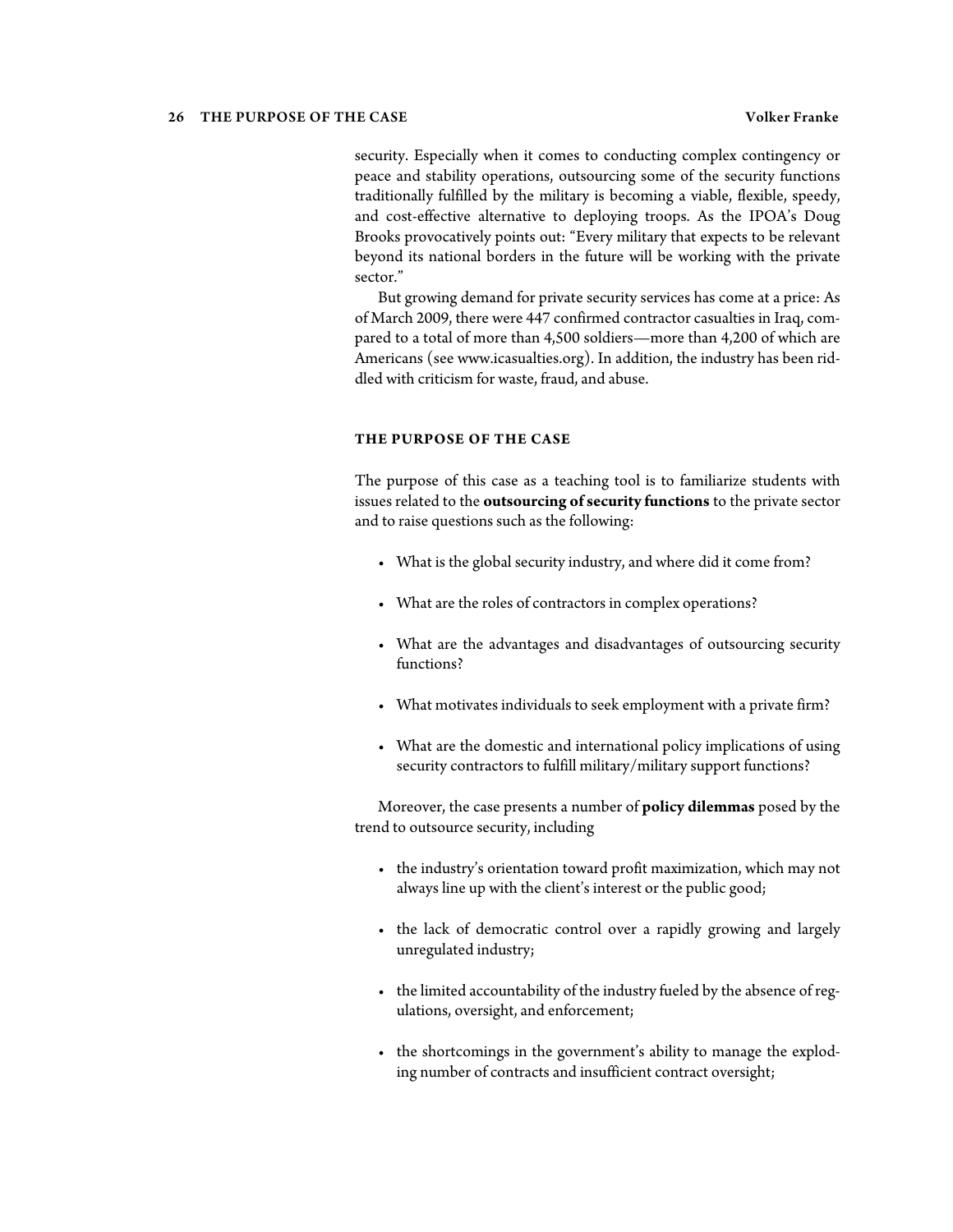- the inadequate knowledge of the professional background and motivations of security contractors; and
- the challenges presented to the unique status and functions of a professional military force by a privatized security industry and to questions of military recruitment and retention.

### **TEACHING THE CASE**

Unlike an academic article, case studies developed for teaching purposes do not reach definite conclusions nor do they provide specific policy recommendations for how to resolve the showcased dilemmas. Quite the contrary, they present evidence in support of both (or more) sides of a policy argument and will often leave readers with some discomfort in terms of how dilemmas should be resolved. Therefore, this case does not derive specific policy recommendations or "logical" conclusions. Rather, it challenges readers to recognize the importance of privatizing traditional security functions, deduce policy implications, and discern lessons that might apply to other perhaps even non-security-related—areas of public policy, administration, and management. This case is written in nontechnical language and should be appropriate for use in professional military education settings as well as in graduate and advanced undergraduate civilian academic classrooms.

Most generally, instructors may want to start the classroom discussion by asking a series of **general questions** (these could pertain to any case) including the following:

- What is this case about?
- What is/are the problem(s) and dilemma(s) specific to the case?
- What are the larger policy implications exemplified by this case?
- Who are the main actors (for example, persons, agencies, states, organizations, companies, and so on) that make up the story? Who is the protagonist, who the antagonist?
- What are their respective positions/interests? How do they pursue those interests?

#### **For Professional/Military Students**

- How are this case, the dilemmas, and the implications relevant to YOUR experiences and organization?
- How do they affect how you do your job?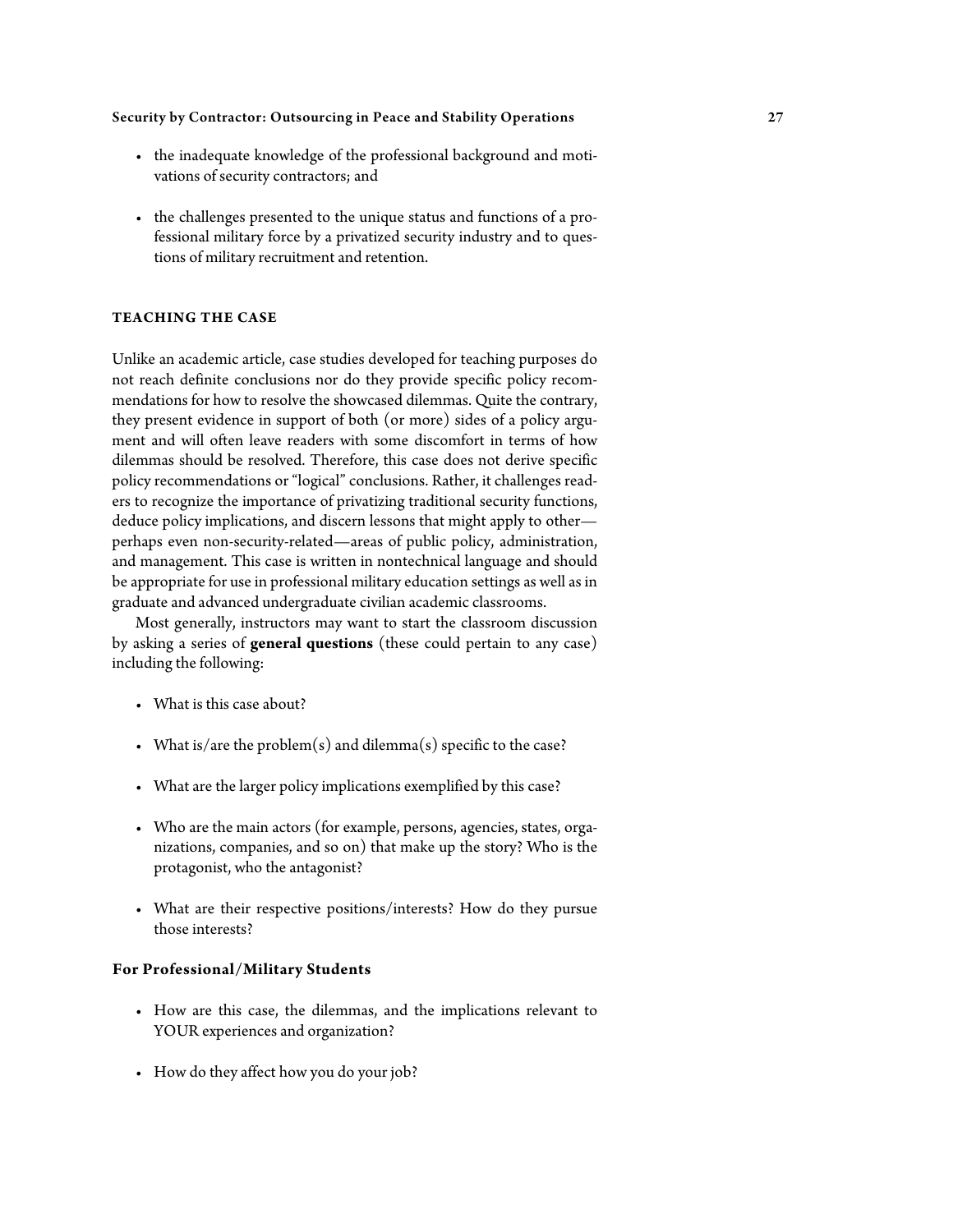#### 28 THE OUTSOURCING DILEMMA Volker Franke

• How do they challenge YOUR management and leadership capabilities?

After these general introductory questions, instructors may want to show a short **video** illustrating some of the issues surrounding the use of security contractors. The infamous "trophy video" depicting Aegis defense services employees showing contractors shooting from their vehicle at traffic may work for this. A series of very short news reports from NBC Nightly News also provides excellent background information on a number of the dilemmas illustrated by this case. Links to both videos are provided below.

Specific dilemmas illustrated by this case include the following:

#### **THE OUTSOURCING DILEMMA**

Outsourcing or privatization describes the process whereby activities that were formerly carried out by government agencies are now assigned to nongovernment, for-profit agencies, usually under contract with the government. The idea behind outsourcing is that market competition will raise the quality of services provided while lowering costs. Especially during the Bush administration, which operated under the belief that government should be market based, competitive sourcing became a standard for providing government services. Here, the government enters into competition with the private sector in an effort to improve performance and efficiency. The objective is to focus on the most effective and efficient way of accomplishing the agency's mission regardless of whether it is done by civil servants or contractors.

Outsourcing has direct implications for organizational (military and corporate) culture and management, performance assessment, and employee motivation. Questions that might spark interesting classroom discussion include the following:

- What are your experiences with outsourcing (very generally)?
- Does competitive sourcing improve performance and efficiency? What are the benefits/drawbacks?
- What are the true cost savings of outsourcing security? Is it really cheaper—in the short term and in the long run—for the U.S. government to rely extensively on private contractors rather than using U.S. military personnel or civil servants?
- Is there a difference in the performance of private contractors versus government employees/ civil servants/soldiers?
- Are contractors as committed to/motivated for public service as civil servants/soldiers? What differences do you see?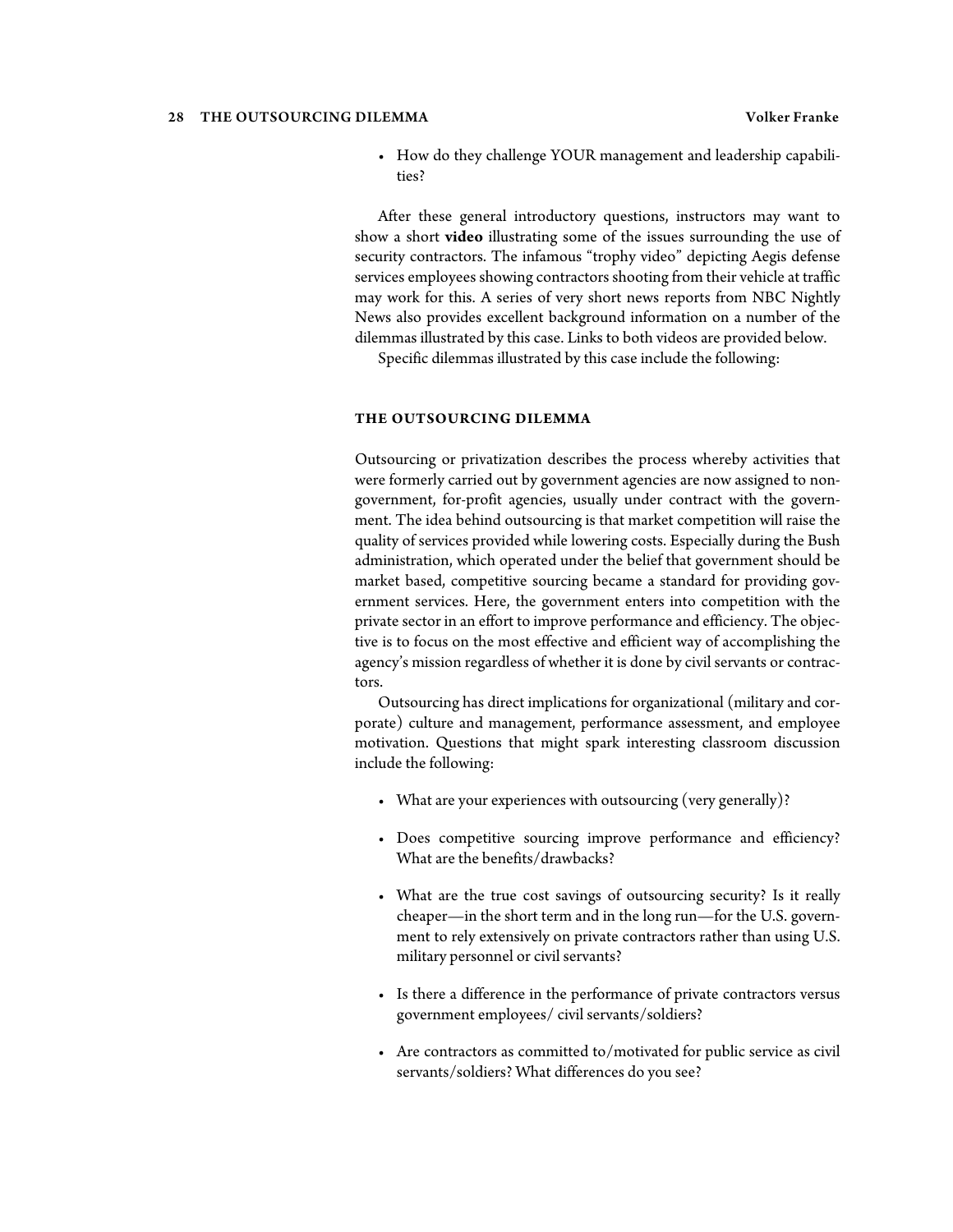#### **THE NATIONAL SECURITY DILEMMA**

In addition, this case could generate a more general discussion of the **privatization of national security**. The purpose of the military is to defend national interests at home and abroad. The fundamental goal of corporations is to maximize profit. By the very nature of their interest in the bottom line, firms will be tempted to increase their profits at their client's expense. Profit-seeking security firms are no different.

The following questions are not necessarily intended to be asked directly, but instructors could steer the discussion in a direction that would allow participants to arrive at these issues on their own:

- To what degree has U.S. national security been privatized out of government hands to corporations, nongovernmental organizations, and other groups?
- What are the implications of outsourcing for national security? Are there "core military functions" that should not be contracted out? Which ones? Why?
- Has the United States gone too far? What kind of limits should policymakers impose when outsourcing American national security?
- How does the trend toward privatizing security functions affect the state's "monopoly on the legitimate use of violence in a given territory"? What are the implications for national security?
- What impacts does the use of private contractors have on military morale and discipline? How does it affect the ability of the uniformed services to retain skilled military personnel in critical specialty areas?
- Does it matter whether a contractor is U.S. based or foreign? What are the advantages and disadvantages of hiring (a) American contractors, (b) third-country nationals, or (c) locals to fulfill securityrelated functions?

Particularly the last question could lead to a discussion related to intelligence-gathering and the sharing of sensitive information between military and private security professionals with differing levels of security clearances. It could also spark discussion about the use of security contracts for job creation and skills development at the local level.

### **THE OVERSIGHT DILEMMA**

The case identifies contract oversight and control over contractor behavior as a central dilemma in the outsourcing of security functions. Questions for classroom discussion of these issues include the following: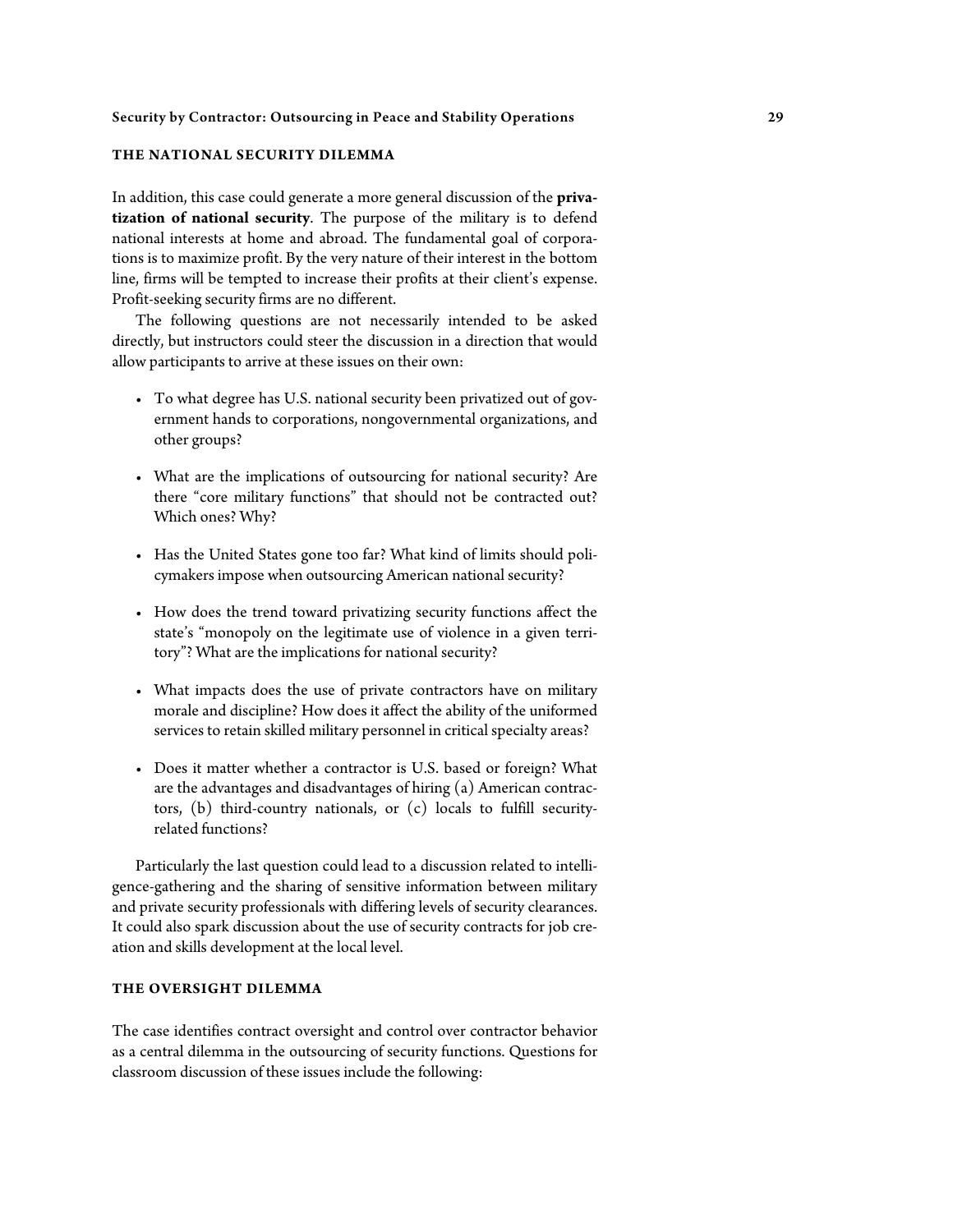- Are current government contracting and procurement regulations and management standards adequate for effective oversight over the private security or contingency industry?
- How can private actors be held accountable most effectively for their actions? How can we ensure that they pursue and protect U.S. interests and follow the rules of engagement?
- Are recent changes such as the 2007 MEJA Expansion and Enforcement Act and the indictment of the Blackwater shooters sufficient to address the problems inherent in controlling a rapidly growing industry?
- How effective is self-regulation? How can adherence to an industry Code of Conduct be ensured/enforced?

#### **REFERENCES**

In addition to the case manuscript, instructors may also want to assign supplementary background readings. The following sources work well as reference materials for this case and are easily available online:

- Brooks, Doug. "Testimony before the House of Representatives Committee on Oversight and Government Reform," June 13, 2006, http:/ /ipoaonline.org/en/gov/ipoa-shays.pdf.
- Congressional Budget Office. "Contractors' Support of U.S. Operations in Iraq," August 2008, http://www.cbo.gov/ftpdocs/96xx/doc9688/ 08-12-IraqContractors.pdf.
- House of Representatives, Committee on Oversight and Government Reform, "Memorandum." October 1, 2007, at http://oversight.house.gov/documents/20071001121609.pdf.
- Human Rights First. "Private Security Contractors at War: Ending a Culture of Impunity." Washington, DC, 2008, at http://www.humanrightsfirst.info/pdf/08115-usls-psc-final.pdf.
- Isenberg, David. "A Government in Search of Cover: PMCs in Iraq," Conference paper, prepared for "Market Forces: Regulating Private Military Companies." New York: New York University School of Law, Institute for International Law and Justice. March 23–24, 2006, http://www.basicint.org/pubs/Papers/pmcs0603.pdf.

#### **Web Sites and Other Supporting Materials**

International Peace Operations Association (IPOA) www.ipoaonline.org Private Security Company Association of Iraq www.pscai.org/index.html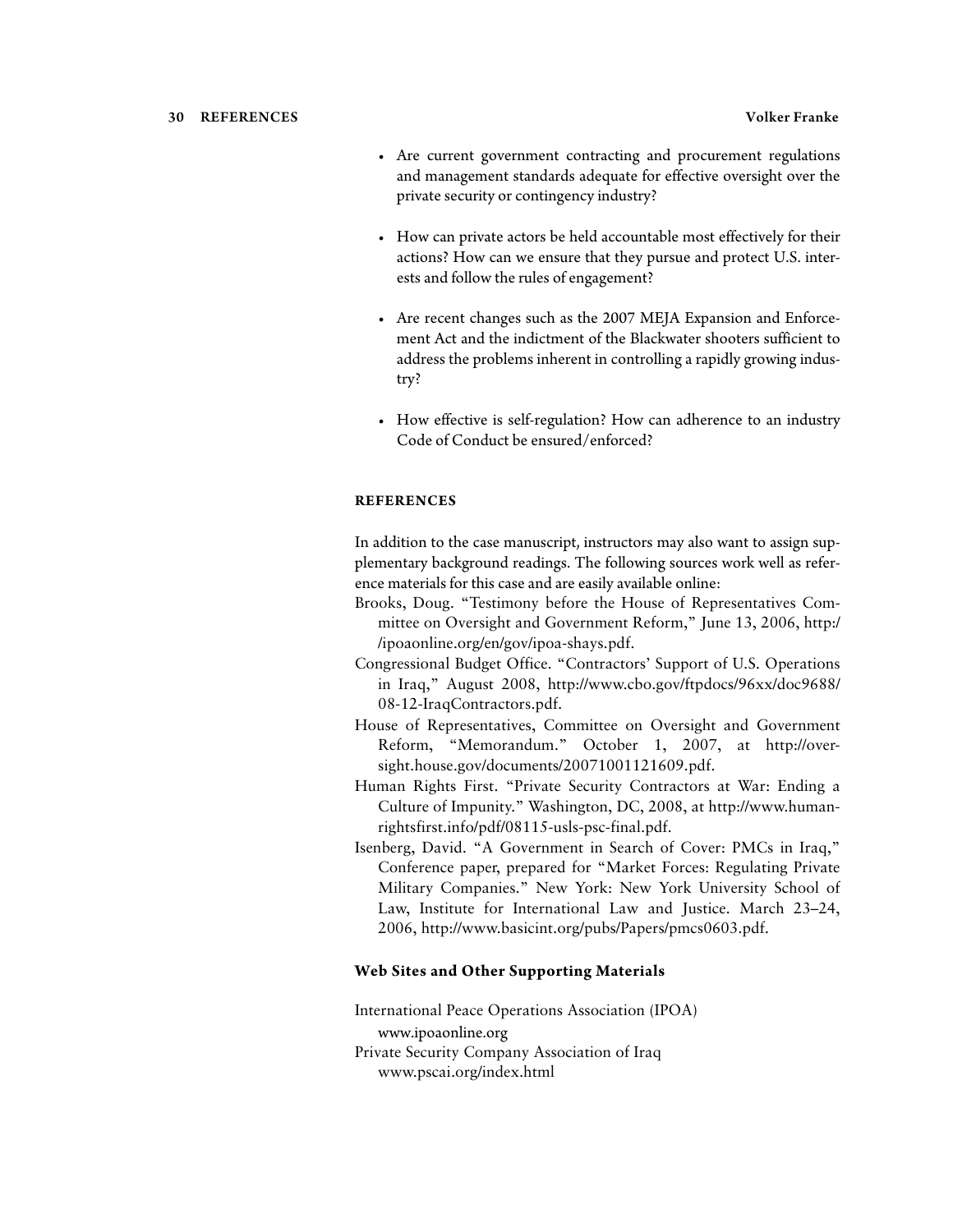Private Military and Private Security Companies www.privatemilitary.org/home.html CorpWatch on "war and disaster profiteering" www.corpwatch.org Project on Government Oversight www.pogo.org

#### **Videos to Show in Class**

PBS Frontline "Private Warriors" http://www.pbs.org/wgbh/pages/frontline/shows/warriors/contractors/highrisk.html

NBC Nightly News, in-depth look at private security contractors (several news clips) http://video.msn.com/video.aspx?mkt=en-us&search=private+security

Aegis Defense Services shooting at civilians ("Trophy Video") http://www.youtube.com/watch?v=wMzx\_P0m2aY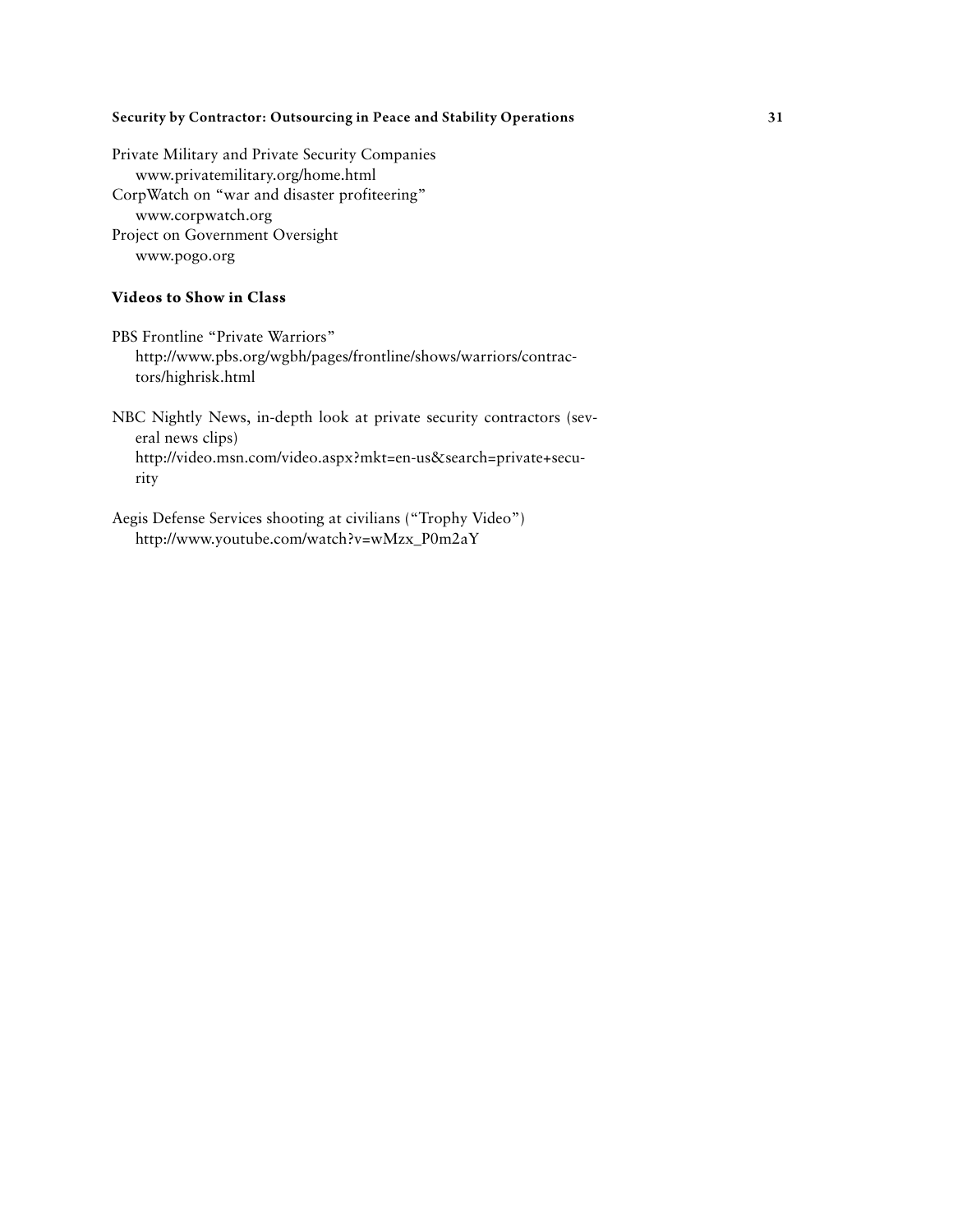#### **POSTSCRIPT**

On February 13, 2009, in response to being fired by the State Department from its job protecting diplomats in Iraq, Blackwater USA officially changed its tarnished name to Xe. With its new name, the company hopes to be a "one-stop shopping source for world class services in the fields of security, stability, aviation, training and logistics," according to a memo by company president Gary Jackson.<sup>114</sup>

The division that handles protective security services is now called U.S. Training Center, Inc. Its primary focus will be operating training facilities, including Blackwater's flagship campus in rural North Carolina.

Author Jeremy Scahill commented on the name change: "Blackwater's deadly record has clearly made the company an international symbol of the out of control violence of the Bush era in Iraq and the rise of modern-day mercenaries, so it is understandable why the company would try to change its name at this moment in history."<sup>115</sup>

At the time of the Blackwater announcement, the State Department advertised for the latest round of security posts overseas. In an effort to end its reliance on contracting firms like Blackwater, the Department of State is hiring as many as seven hundred security protective specialists at an annual salary of \$52,000 plus additional danger pay and post differential up to about 70 percent of the base salary.

The State Department acknowledges that new hires may encounter some fairly rigorous working conditions. The job "may require jumping, dodging, lying prone, as well as wrestling, restraining and subduing attackers, or detainees." And after the initial tours in Afghanistan, Iraq, or Israel are completed, employees could very well be transferred to "other high threat posts overseas."

The posting specifies that specialists will be trained in the use of firearms, personal defensive tactics, driving skills, emergency medical procedures, and protective security techniques at a thirteen-week training session before being deployed.<sup>116</sup> The job announcement was closed on February 17.<sup>117</sup>

#### **NOTES**

**114.** See http://www.abcnews.go.com/blotter/blackwater/story?id=6873331& page=1 (accessed March 19, 2009).

**116.** See http://www.abcnews.go.com/blotter/blackwater/story?id=6873331& page=1 (accessed March 19, 2009).

**117.** For details, see http://www.state.gov/m/ds/career/ (accessed March 19, 2009).

**<sup>115.</sup>** Ibid.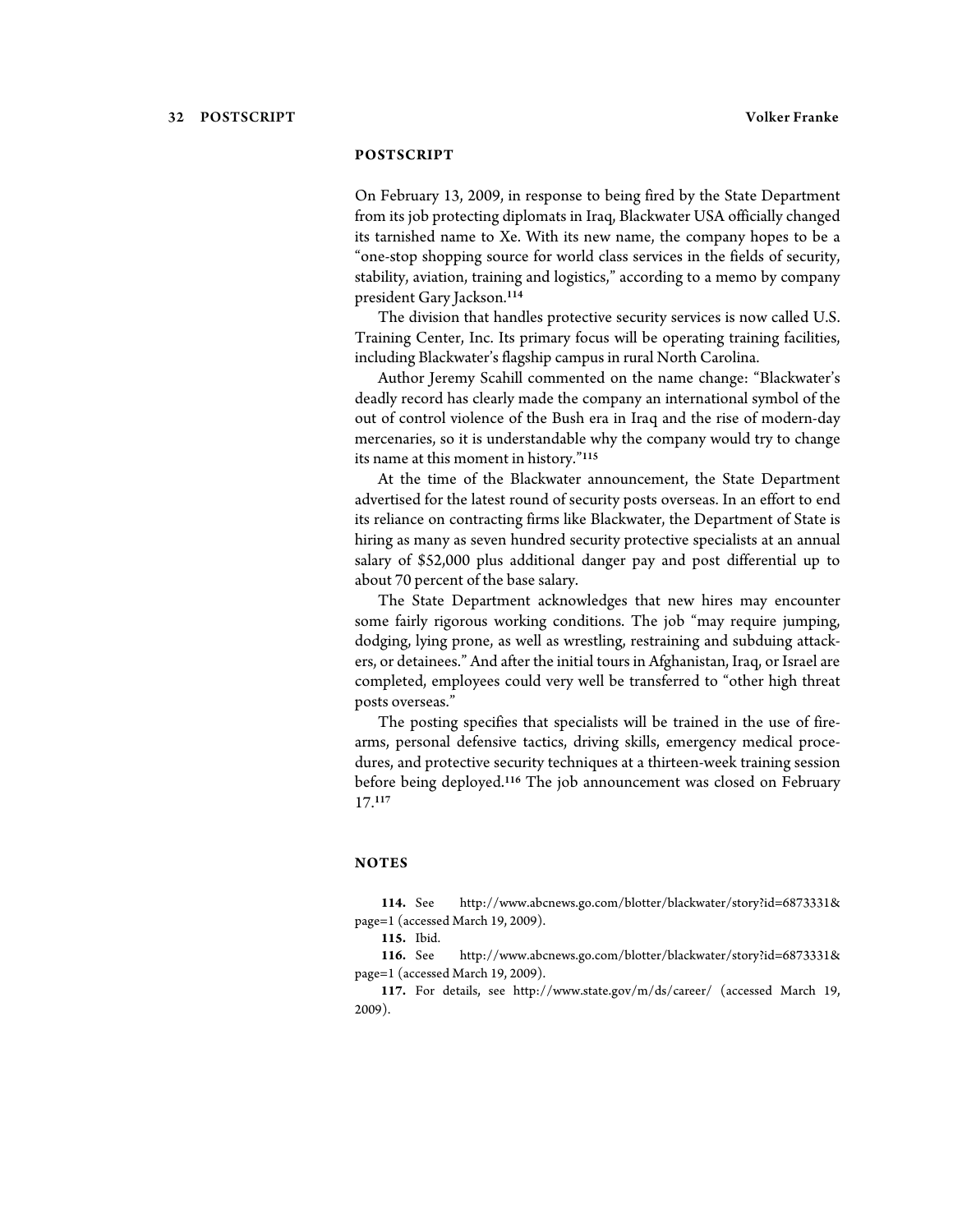Center for Complex Operations National Defense University 300 5th Avenue SW Fort Lesley J. McNair Washington, DC 20319

Dr. Karen Guttieri Naval Postgraduate School 1411 Cunningham Road GE-306 Monterey, CA 93943

Telephone

Commercial: 202-685-2529 DSN: 325-2529 Fax: 202-685-3581

Contact Information 831-656-2294 guttieri@nps.edu

Web Site http://ccoportal.org